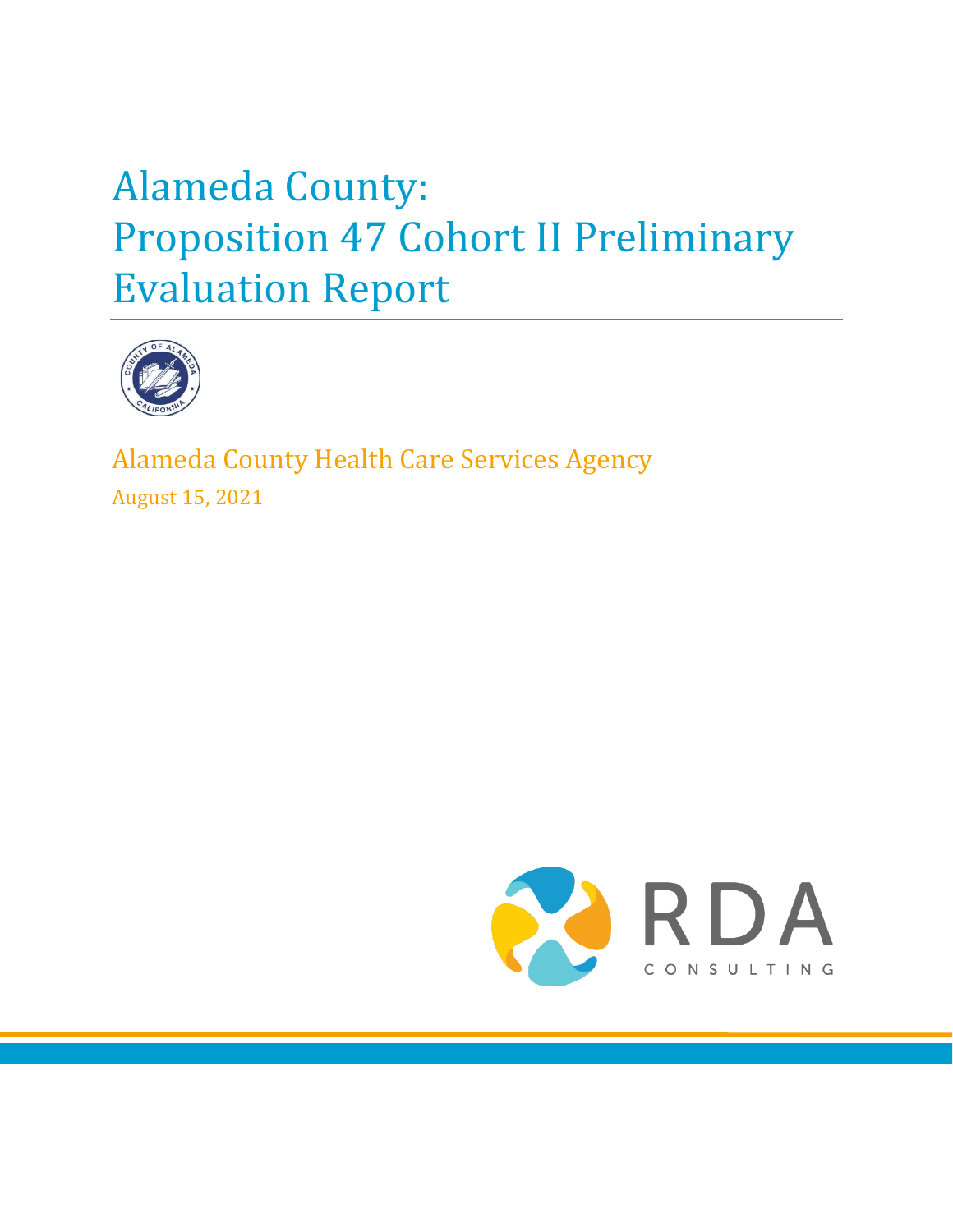

# **Table of Contents**

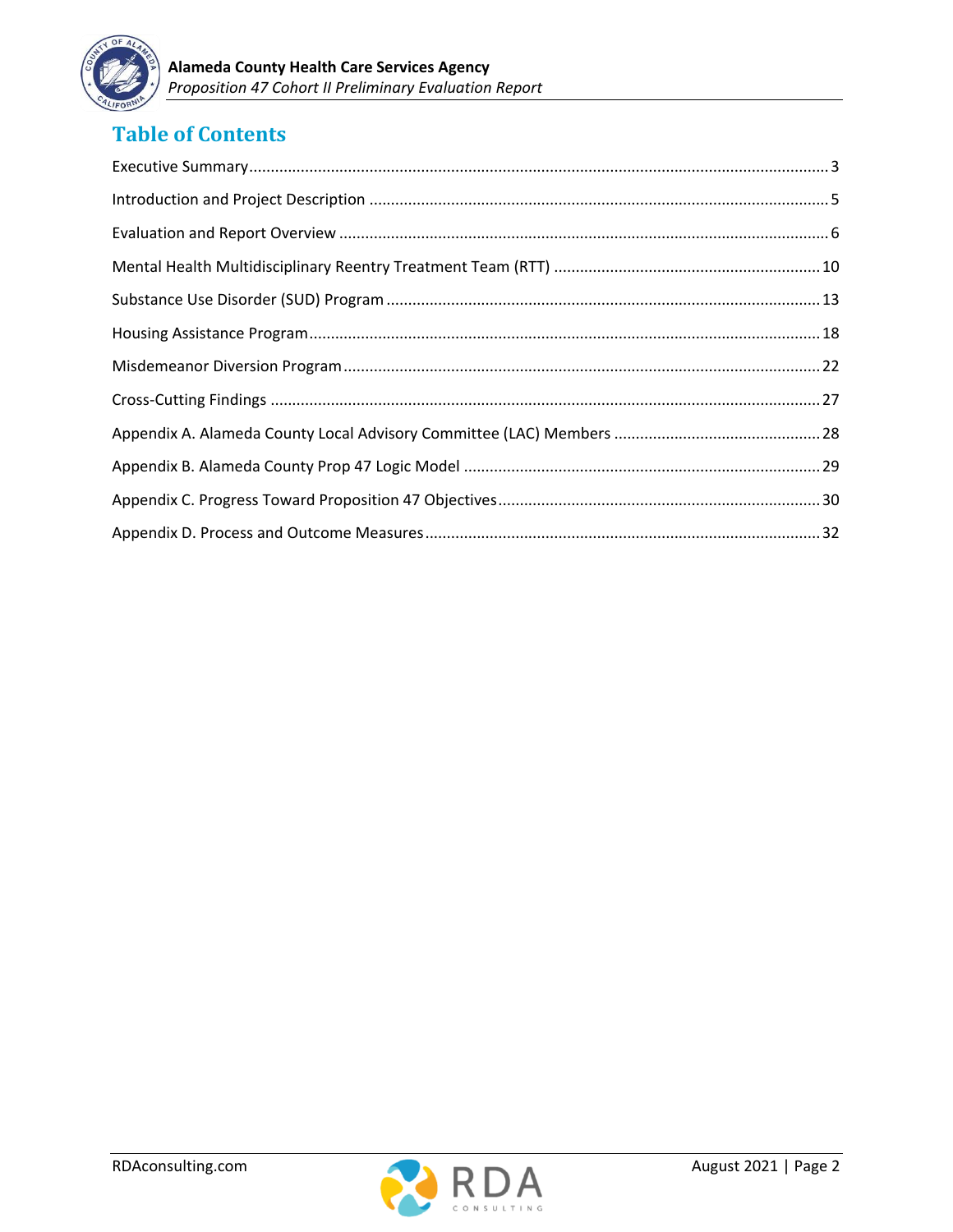

### <span id="page-2-0"></span>**Executive Summary**

Alameda County's \$6 million Proposition (Prop) 47 Cohort II grant supports four distinct program areas that provide services to justice-involved individuals<sup>1</sup> with behavioral health needs: (1) Multidisciplinary Reentry Treatment Teams (RTTs) that offer comprehensive case management and mental health treatment; (2) recovery residences that provide stable, sober housing for individuals participating in outpatient substance use treatment; (3) a housing assistance program that provides clients with up to \$5,000 for eligible expenditure; and (4) a mental health misdemeanor diversion program that redirects individuals who have committed low-level offenses into mental health and/or substance use treatment and away from incarceration and the criminal justice system.

The California Board of State and Community Corrections awarded Alameda County the Cohort II Prop 47 grant in 2019 to expand on the successful implementation of the Cohort I grant by augmenting existing services and creating a new diversion program. The County has subcontracted \$4.51 million of the award (75%) to community-based organizations to deliver programs.

### **Program Accomplishments**

**Clients Served.** Through June 2021, Alameda County provided mental health, SUD, housing, and diversion services to 210 justice-involved individuals. [Figure 1](#page-2-1) highlights Alameda County's progress across the four program areas.

<span id="page-2-1"></span>

| <b>Mental Health</b><br>Reentry<br><b>Treatment Teams</b>             | • 20 clients served<br>• 301 services provided                                                                                                                        |
|-----------------------------------------------------------------------|-----------------------------------------------------------------------------------------------------------------------------------------------------------------------|
| <b>Substance Use</b><br><b>Disorder Recovery</b><br><b>Residences</b> | •131 clients served in recovery residences<br>•68% of exiting recovery residence clients reached or partially reached<br>treatment goals                              |
| <b>Housing</b><br>Assistance                                          | • \$100,046 distributed to 48 clients<br>.63% of expenditures supported rental assistance<br>•Almost all clients were homeless (21%) or at risk of homelessness (63%) |
| <b>Misdemeanor</b><br><b>Diversion Program</b>                        | •46 individuals referred to the program and 11 served<br>•Six individuals were deflected from the justice system, three were deferred,<br>and one was diverted        |

#### **Figure 1. Alameda County Prop 47 Program Progress Highlights**



<sup>&</sup>lt;sup>1</sup> Justice-involved includes individuals with any justice system contact, including arrest.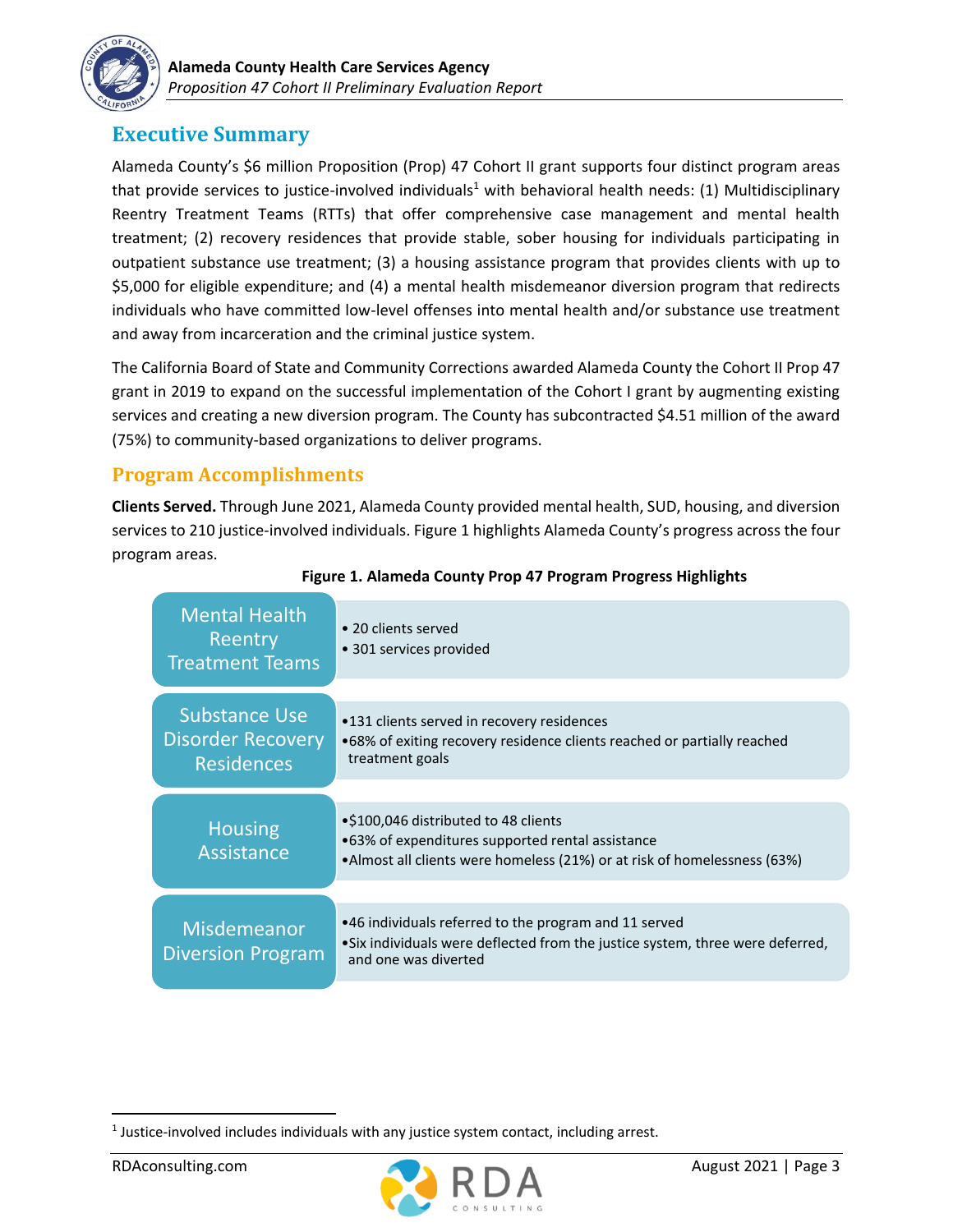

**Mental Health Services.** Alameda County's Prop 47 Reentry Treatment Teams (RTTs) administered mental health services to 20 clients through June 2021, including intensive care coordination/case management; connection to community resources; and linkages to mental health, substance abuse, legal, and life skills services. The RTTs are strengthening the program using lessons learned from the Prop 47 Cohort I grant. The interdisciplinary structure and collaboration between peers and clinicians support client success.

**Substance Use Disorder (SUD) Services.** Alameda County's Prop 47 recovery residences provided 131 clients with stable housing and food through June 2021. Programs added some service improvements in response to the COVID-19 pandemic (e.g., transportation to treatment) and clients shared appreciation for the structured living environment and peer staff at recovery residences to support their recovery.

**Housing Assistance.** Through June 2021, Alameda County's Prop 47 housing program provided housingrelated financial assistance to 48 clients. Among clients, 25 individuals(52%) had a mental health diagnosis and 27 individuals (56%) had a substance use diagnosis. At the time housing assistance was first provided, almost all clients were homeless or at risk of homelessness. The amount of financial housing support each client received ranged from \$32 to \$5,000, with an average disbursement of \$2,000 per unique individual. Almost all Cohort II clients (98%) also received Cohort I funding.<sup>2</sup>

**Diversion.** Alameda County's Prop 47 misdemeanor diversion program, the Community Assessment, Referral, and Engagement Services (CARES) Navigation Center, operates from 11 am-7 pm, Monday through Friday. The program served 11 individuals through June 2021, approximately half of whom were arrested for a drug-related misdemeanor offense. The diversion program provides individuals food, clothing, and other basic necessities, which facilitates de-escalation. Due to their ability to relate to and help guests feel comfortable, the peer model is an essential element of the CARES Navigation Center.

### **Program Barriers**

**COVID-19 Pandemic.** The COVID-19 pandemic increased clients' needs and required providers to adapt their programs to adhere with social distancing requirements and other health precautions. County processes were also significantly impacted by the pandemic by delaying contracts for new programs. Originally planned to launch in 2020, the mental health and diversion programs were particularly impacted by delays in County processes due to the COVID-19 pandemic.

**Administrative Investment.** Alameda County chose to fund four distinct programs through its Prop 47 grant, with each program possessing a distinct referral process, services, and data systems. While this model allows the County to address multiple gaps in behavioral health services provided to justiceinvolved individuals, the range and diversity of providers and program models make coordination and collaboration increasingly complex.

**Housing and Employment.** While recovery residences and the housing assistance program provide relief and stability for clients, a lack of long-term, affordable housing can limit clients' long-term success. Clients shared concerns about housing and employment opportunities, citing the importance of living where they are safe, not tempted by substance use, and able to support their basic needs and take care of their family.



<sup>&</sup>lt;sup>2</sup> Providers were allowed to provide Cohort II housing funds to clients who received Cohort I housing funds. These clients could, therefore, receive up to \$10,000 in housing assistance (\$5,000 in Cohort I and \$5,000 in Cohort II).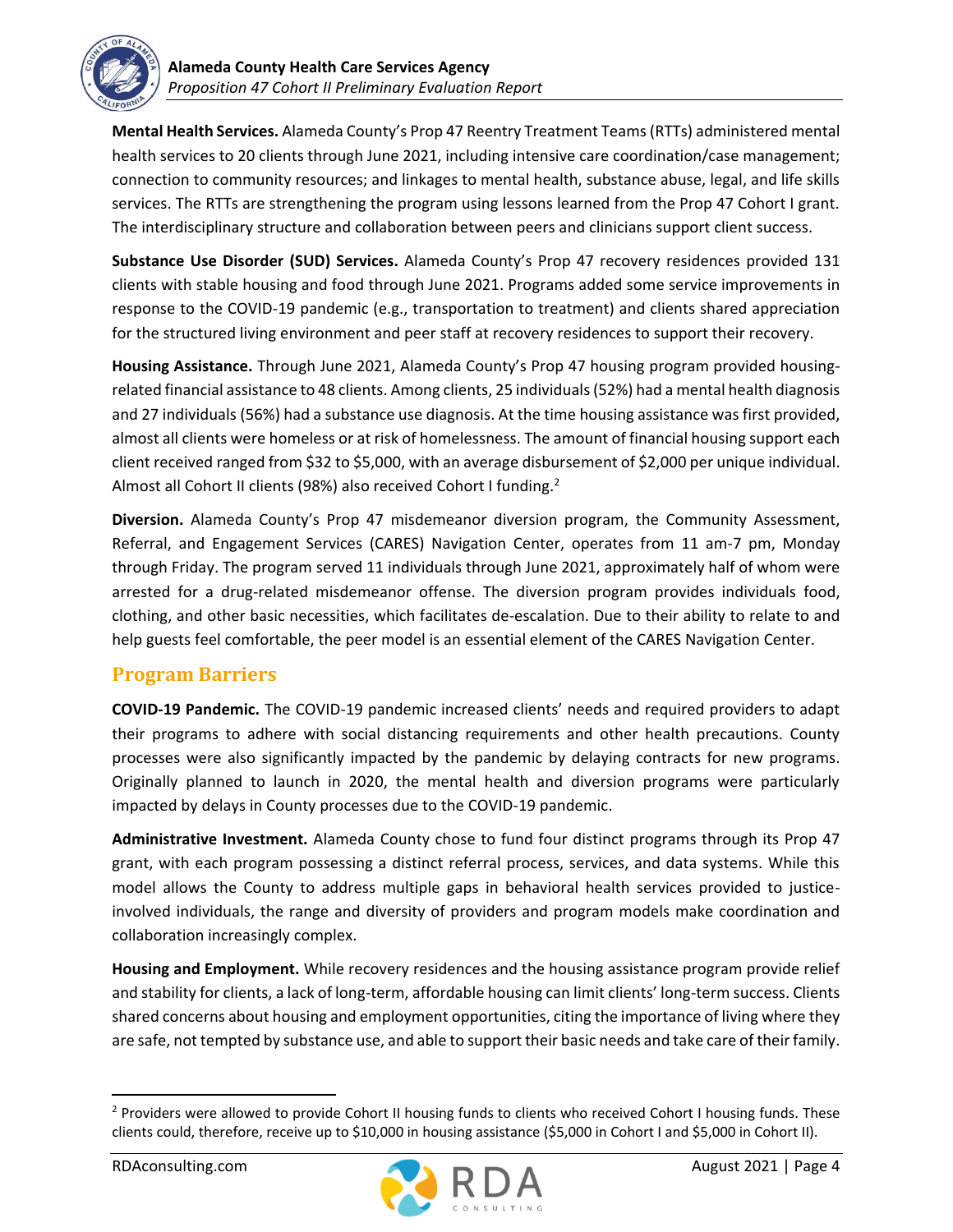

### <span id="page-4-0"></span>**Introduction and Project Description**

California voters approved Proposition (Prop) 47 in November 2014 with the goal of lowering incarceration rates across the State by reclassifying certain classes of low-level, non-violent felonies as misdemeanors for individuals who do not have prior convictions for serious offenses. Due to the expected decrease in the State's prison population, the Legislative Analyst's Office estimated annual State correctional savings following implementation of the legislation to be between \$150-200 million. Prop 47 requires these State savings to be placed in the Safe Neighborhoods and Schools Fund and mandates the Board of State and Community Corrections (BSCC) to allocate 65% of the Fund for mental health (MH) and substance use disorder (SUD) treatment that is aimed at reducing recidivism, 25% for crime prevention and support programs in schools, and 10% for trauma recovery services for crime victims. Funds are allocated to local agencies through a competitive grant process administered by the BSCC.

In 2017, Alameda County obtained a \$6 million dollar Prop 47 grant from the BSCC to provide targeted mental health, SUD treatment, and housing support services to justice-involved adults in the County with behavioral health needs from June 2017 through August 2020. 3 In 2019, Alameda County received a second \$6 million dollar Prop 47 grant as part of the Prop 47 Cohort II grant cycle to provide services from January 2020 through December 2022.<sup>4</sup> The new grant is intended to expand on the successful implementation of the Cohort I grant by augmenting existing services and creating a new diversion program.

Prop 47 Cohort II programs and services are provided in partnership with County agencies, including Alameda County Health Care Services Agency, Alameda County District Attorney's Office, Alameda County Probation Department, and local community-based organizations.

### **Program Components**

Alameda County is using Prop 47 Cohort II funds to support the following four programs:

- 1. **Mental Health:** The Cohort II Prop 47 grant funds a multidisciplinary mental health reentry treatment team (RTT) that provides services for justice-involved adults with moderate-severe or serious and persistent mental illness. The RTT provides psychiatric treatment, case management, housing and employment support, as well as linkages to community resources. Alameda County allocated \$1.7 million of Cohort II Prop 47 funds to the RTT.
- 2. **Substance Use:** The Cohort II Prop 47 grant funds 11 beds at recovery residences that provide sober living environments for individuals participating in outpatient SUD treatment. Alameda County allocated \$600,000 of Cohort II Prop 47 funds to recovery residences.
- 3. **Housing**: The Prop-47 funded housing grant program provides justice-involved adults with behavioral health needs assistance with rental security deposits, utilities, credit repair, and other issues related to establishing suitable housing. Alameda County allocated \$1.6 million of Cohort II Prop 47 funds to the housing assistance program.



<sup>&</sup>lt;sup>3</sup> In 2018, Alameda County accepted a no-cost extension to extend the Cohort I grant period through August 2021.

<sup>4</sup> The Cohort II grant also provides an implementation period from August through December 2019 and an evaluation period from January 2023 through May 2023.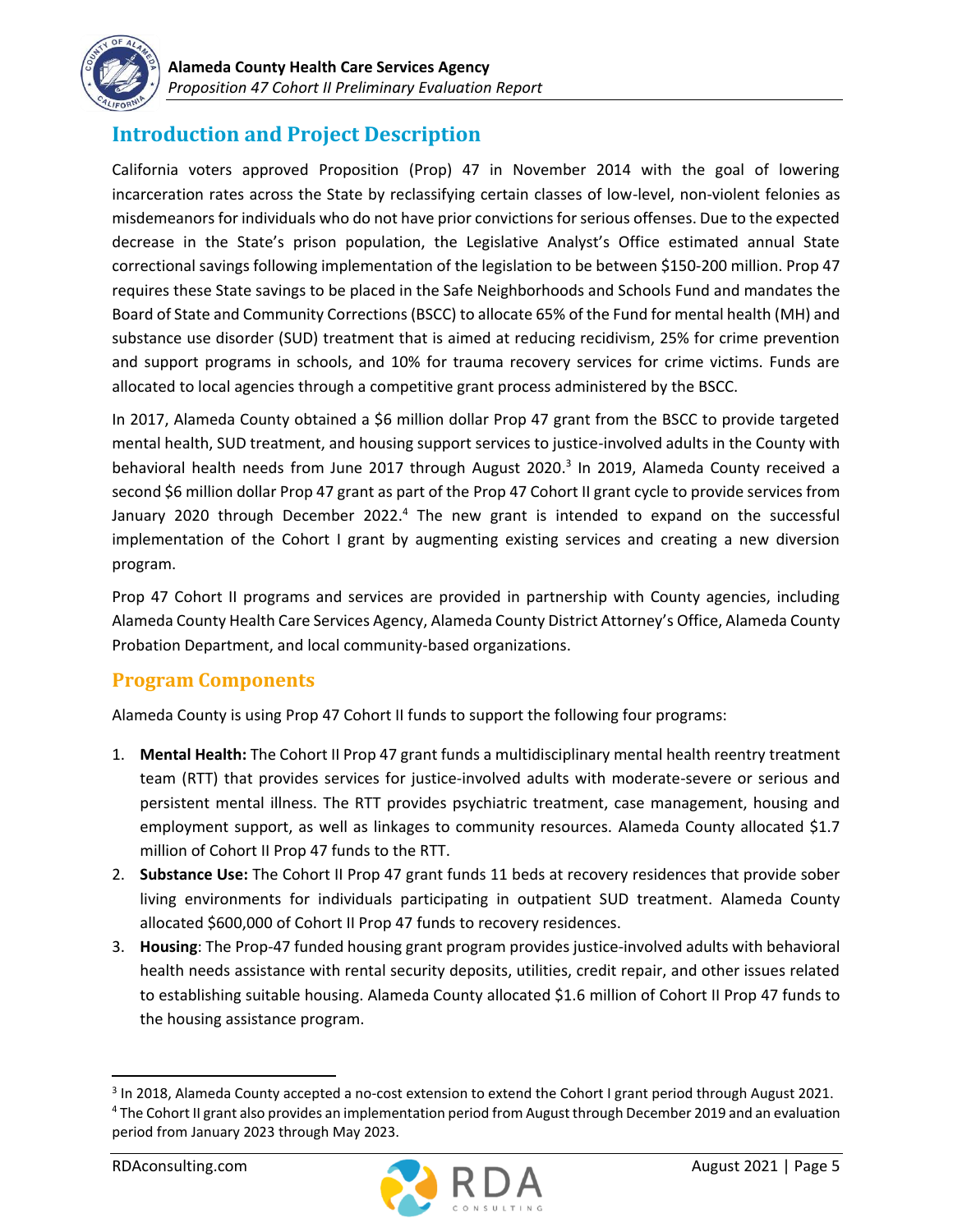

4. **Diversion**: The Cohort II Prop 47 grant funds a mental health misdemeanor diversion program that redirectsindividuals who have committed low-level offenses into mental health and/or substance use treatment and away from incarceration and the criminal justice system. Alameda County allocated \$1.5 million of Cohort II Prop 47 funds to the diversion program.<sup>5</sup>

Alameda County's Prop 47 programs are overseen by the Local Advisory Committee (LAC), a group of County agency representatives and community stakeholders with knowledge and experience related to Prop 47 programs and services. The LAC is co-chaired by Alameda County's Behavioral Health Services Agency Director and Chief Probation Officer and includes representatives from agencies such as the District Attorney, Public Defender, Sheriff, and Courts, as well as community representatives who are formerly incarcerated and/or systems-impacted (see full list of LAC members in Appendix A). The LAC was established during Cohort I and continues to provide ongoing support for Prop 47 Cohort II implementation.

### <span id="page-5-0"></span>**Evaluation and Report Overview**

Resource Development Associates (RDA) is contracted by Alameda County as the external evaluator of the County's Prop 47 programs. This preliminary evaluation report provides a review of Cohort II program implementation and preliminary client outcomes from the first year of Prop 47 activities in Alameda County. The purpose of the preliminary evaluation is to assess whether Alameda County is making progress toward the goals and objectives described in its Prop 47 proposal. The goals and objectives established by the County for its Prop 47 grant funded activities are detailed in [Table 1.](#page-5-1) These goals and objectives are further contextualized in the program logic model found in Appendix B. A detailed explanation of progress toward each of these goals is presented in Appendix C.

<span id="page-5-1"></span>

| <b>Goals</b>                                                                                                                                                       | <b>Objectives</b>                                                                                                                                        |
|--------------------------------------------------------------------------------------------------------------------------------------------------------------------|----------------------------------------------------------------------------------------------------------------------------------------------------------|
| Formerly incarcerated<br>individuals with serious mental<br>illness are stabilized through<br>community-based MH<br>treatment and services and do<br>not reoffend. | 65% of clients who enroll in RTT have 2+ treatment sessions<br>within 60 days of admission.                                                              |
|                                                                                                                                                                    | Upon program completion, 50% of RTT clients show a decrease<br>in functional impairment as measured by repeated Adult Needs<br>and Strengths Assessment. |
|                                                                                                                                                                    | 75% of RTT clients maintain engagement in MH treatment and<br>services or successfully complete treatment during the 12-24<br>month treatment period.    |
|                                                                                                                                                                    | 75% of disabled clients without SSI are successfully connected<br>with an SSI Advocate.                                                                  |
|                                                                                                                                                                    | 80% of RTT clients do not recidivate during the treatment<br>period.                                                                                     |
| Formerly incarcerated<br>individuals with substance use                                                                                                            | 60% of Prop 47 clients referred to SUD programs enroll in<br>Alameda County Behavioral Health (ACBH) SUD programs.                                       |
| disorders are stabilized through<br>community-based treatment                                                                                                      | 80% of Prop 47 recovery residence clients enroll in SUD<br>outpatient treatment and services.                                                            |

### **Table 1. Prop 47 Goals and Objectives in Alameda County**



<sup>&</sup>lt;sup>5</sup> Diversion program funding includes \$900,000 for County agencies (i.e., the District Attorney's Office and Probation Department) and \$600,000 for a community-based organization.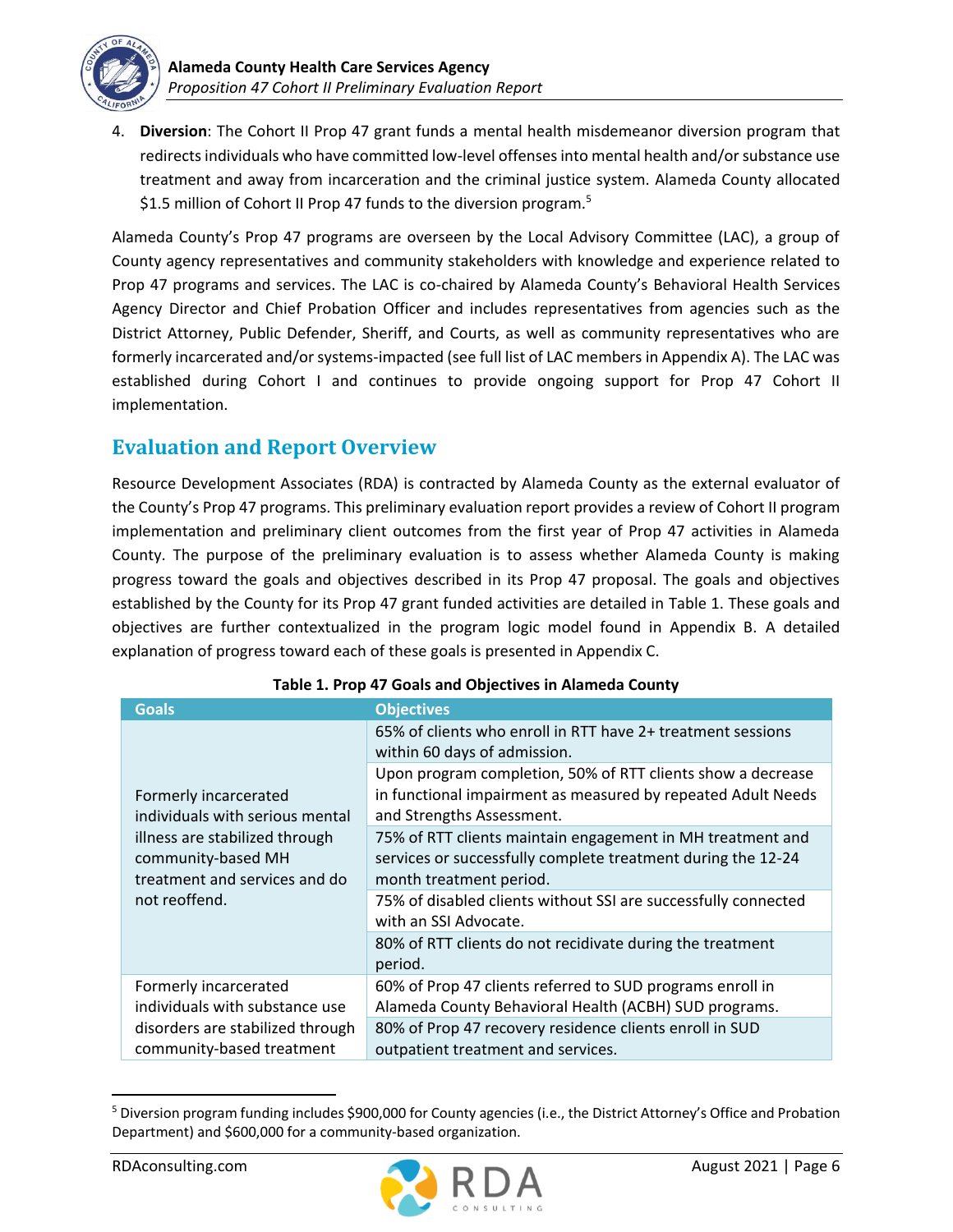

| and services and do not<br>reoffend.                                                                                                                                                                                                        | 50% of recovery residence clients exit recovery residences with<br>successful progress.                                                  |  |  |
|---------------------------------------------------------------------------------------------------------------------------------------------------------------------------------------------------------------------------------------------|------------------------------------------------------------------------------------------------------------------------------------------|--|--|
|                                                                                                                                                                                                                                             | 50% of recovery residence clients reduce admission to detox<br>programs.                                                                 |  |  |
|                                                                                                                                                                                                                                             | 80% of SUD clients do not recidivate during the treatment<br>period.                                                                     |  |  |
| Justice-involved individuals<br>with any mental illness who<br>have contact with law<br>enforcement and/or have<br>engaged in misdemeanor<br>criminal conduct are stabilized<br>through community-based<br>services to avoid incarceration. | 50% of individuals deflected from the criminal justice system do<br>not recidivate.                                                      |  |  |
|                                                                                                                                                                                                                                             | 65% of individuals deferred from the criminal justice system are<br>not charged.                                                         |  |  |
|                                                                                                                                                                                                                                             | 65% of individuals diverted from the criminal justice system are<br>not convicted.                                                       |  |  |
|                                                                                                                                                                                                                                             | 50% of individuals on the behavioral health/diversion probation<br>caseload complete probation without a violation or new<br>conviction. |  |  |

### **Research Design**

To complete this report, RDA conducted a mixed-method process and outcome evaluation. The mixedmethod approach incorporates quantitative and qualitative data collection and analysis to provide a comprehensive assessment of grant-funded efforts. This research design was selected to maximize validity and provides different perspectives on complex, multi-dimensional issues. The quantitative data analysis includes individual- and system-level measures to examine service referral and receipt as well as outcomes of treatment and impacts on recidivism. Qualitative data analysis explores experiences with implementation from clients, service providers, and management to identify successes, challenges, and areas for improvement. The descriptive study is comprised of two key components, a process evaluation and an outcome evaluation, to measure program implementation and effectiveness. See Appendix D for specific outcome and process measures.

### **Qualitative Data Collection Methodology**

RDA conducted primary data collection with a diverse group of Prop 47 stakeholders to obtain insights about their experiences with Prop 47 activities. These qualitative data are used with quantitative data to assess Prop 47 implementation and outcomes and provide recommendations to increase program impact. The specific qualitative data collection techniques used and limitations encountered in the data collection process are described below.

**Instrument Development.** RDA developed qualitative protocols to guide data collection efforts. These protocols were designed to be appropriate for diverse participants that come from a range of cultural, linguistic, and educational backgrounds.

**Key Informant Interviews.** RDA conducted a total of 23 individual and group virtual interviews with Prop 47 program leadership, supervisors, managers, and LAC members to assess stakeholder experiences with program implementation and outcomes of Prop 47 activities. These interviews were comprised of questions about interagency collaboration, experiences with program implementation, and perceptions of outcomes. Conversations focused on lessons learned, facilitators to success, and barriers to implementation.

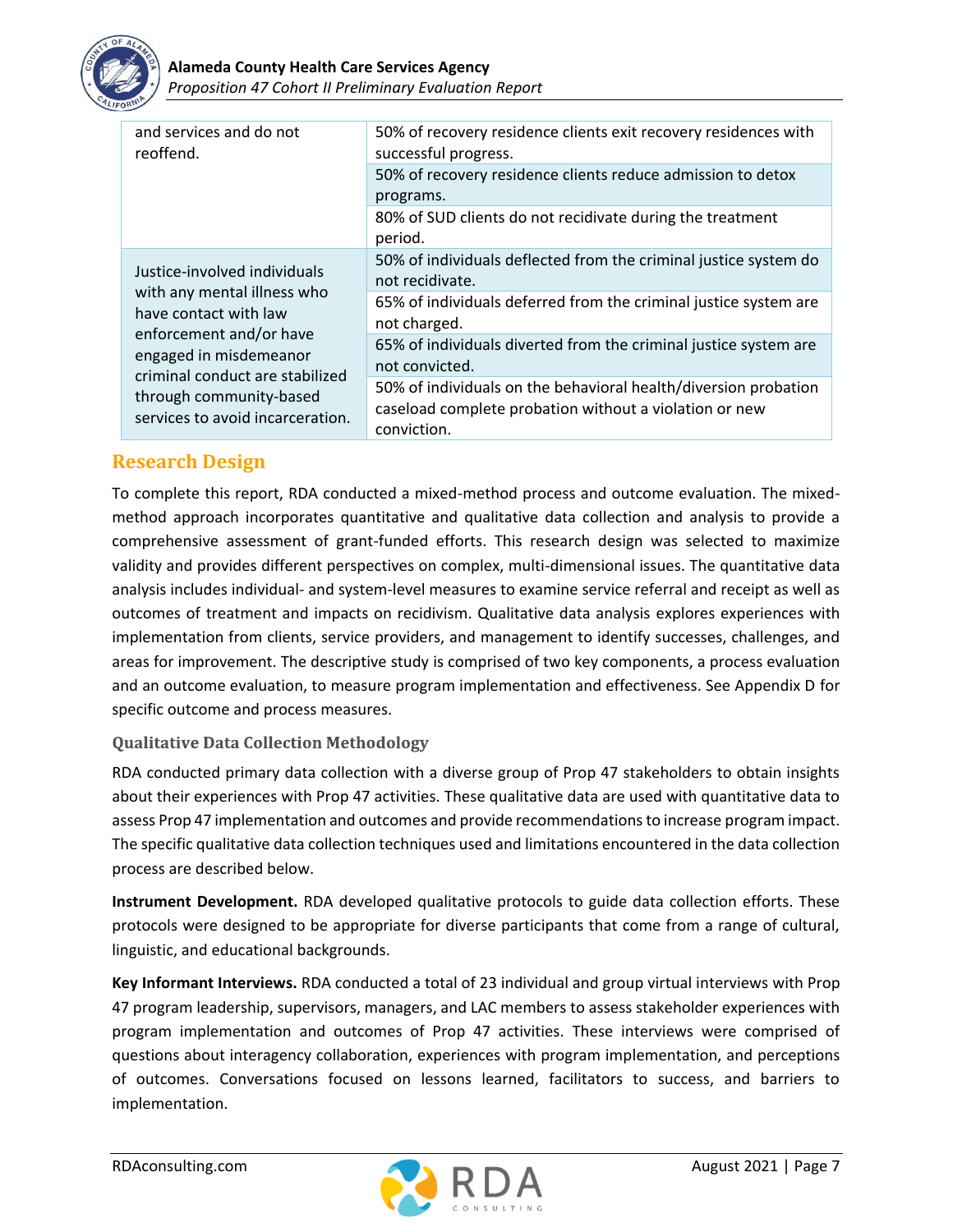

**Client Interviews.** RDA conducted a total of thirteen client phone interviews to gather in-depth qualitative data about client experiences and perceived outcomes related to program implementation.**<sup>6</sup>** Program staff invited clients to participate in interviews.

**Content Analysis.** Data collected during interviews were transcribed, quality checked, and summarized into high-level categories using content analysis.<sup>7</sup> As a result of this approach, participant quotations across all qualitative data collection activities were systematically processed and organized around the identification of emergent themes and patterns. These themes and patterns were then synthesized into key findings.

**Limitations.** While RDA spoke with dozens of Prop 47 stakeholders at all levels of involvement during the qualitative data collection process, a few factors may have impacted the amount and quality of data collected. For example, data collection took place during the COVID-19 pandemic. Therefore, interviews and focus groups that were planned to be in-person shifted to virtual settings. Virtual meetings mitigated some travel and scheduling barriers, but the pandemic also created challenges for some individuals that may have impacted their availability to engage in data collection activities and resulted in fewer clients participating in interviews. Due to scheduling barriers and the limited numbers of clients served, the evaluation team conducted very few interviews with mental health and diversion clients. Additionally, the research team only spoke to those who agreed to be interviewed. The individuals interested and able to participate in interviews represent a small fraction of the number of clients served through the Prop 47 program. Therefore, it is possible that those who participated in data collection have different characteristics (e.g., more communicative or actively engaged with the program) than those who did not participate.

### **Quantitative Data Collection Methodology**

Relevant quantitative data were collected for individuals participating in each of the Prop 47 services. Due to a number of factors, including the COVID-19 pandemic, Cohort II services began serving clients at different times during the grant period. The evaluation team worked with each program to gather data for this evaluation, striving to get as much data as possible for the programs that began implementation later in the grant period. Data reported in this evaluation is for the following time periods:

- MH Program: began serving clients in April 2021; data reported from April 2021 through June 2021
- SUD Program: began serving clients in July 2020; data reported from July 2020 through June 2021
- Housing Program: began serving clients in March 2021; data reported from March 2021 through June 2021
- Diversion Program: began serving clients February 2021; data reported from February 2021 through June 2021



<sup>6</sup> Clients were provided \$25 gift cards as compensation for their participation in an interview.

 $7$  Content analysis is a method for analyzing textual data and describes a family of analytic approaches that process and organize content around emergent themes, then summarize data into an efficient number of categories that represent similar meaning.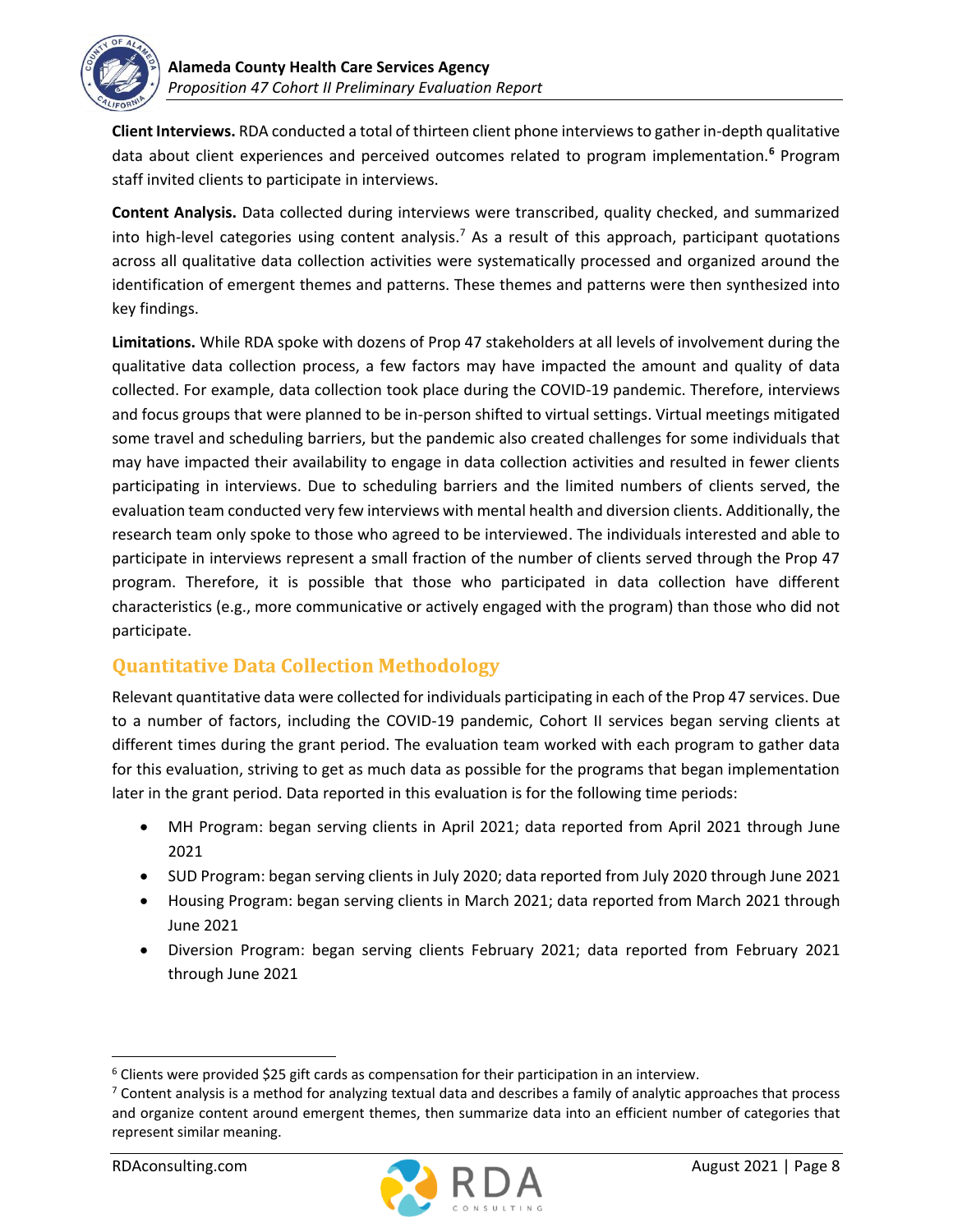

Key data elements utilized in this evaluation are summarized in [Figure .](#page-8-0) As indicated, data availability differed by program.

<span id="page-8-0"></span>

| <b>MH: RTT</b>                          | <b>SUD: Recovery</b>                                                                                                                        | <b>Housing</b>                                                    | <b>Diversion: CARES</b>                                                                                 |
|-----------------------------------------|---------------------------------------------------------------------------------------------------------------------------------------------|-------------------------------------------------------------------|---------------------------------------------------------------------------------------------------------|
|                                         | <b>Residences</b>                                                                                                                           | <b>Assistance</b>                                                 | <b>Navigation Center</b>                                                                                |
| • Clients Served<br>• Services Provided | • Service Date<br>• Provider<br>• Number of Bed<br><b>Days</b><br>• SUD Diagnosis<br>• Discharge<br>Date/Status<br>• Recividism<br>Outcomes | • Service Date<br>• Service Type<br>• Amount Spent<br>per Service | • Service Date<br>• Lead Charge<br>• Referral Source<br>• Diversion Type<br>(Deflect, Defer,<br>Divert) |

#### **Figure 2. Key Quantitative Data Elements Figure 2. Key Quantitative Data Elements**

**Descriptive Statistics.** Descriptive analytic techniques were used to summarize client demographic characteristics, types of services received, service characteristics, and short-term programmatic outcomes. Characteristics and trends were examined by service type for all participants and over time.

**Limitations.** Outcome measures included in this report should be considered preliminary. The COVID-19 pandemic imposed significant stresses and setbacks with regard to program implementation and the ability to serve clients. Implemented only months ago, limited data is available for the MH and diversion program. Additional outcome measures and more thorough analyses will be included in the final evaluation report.

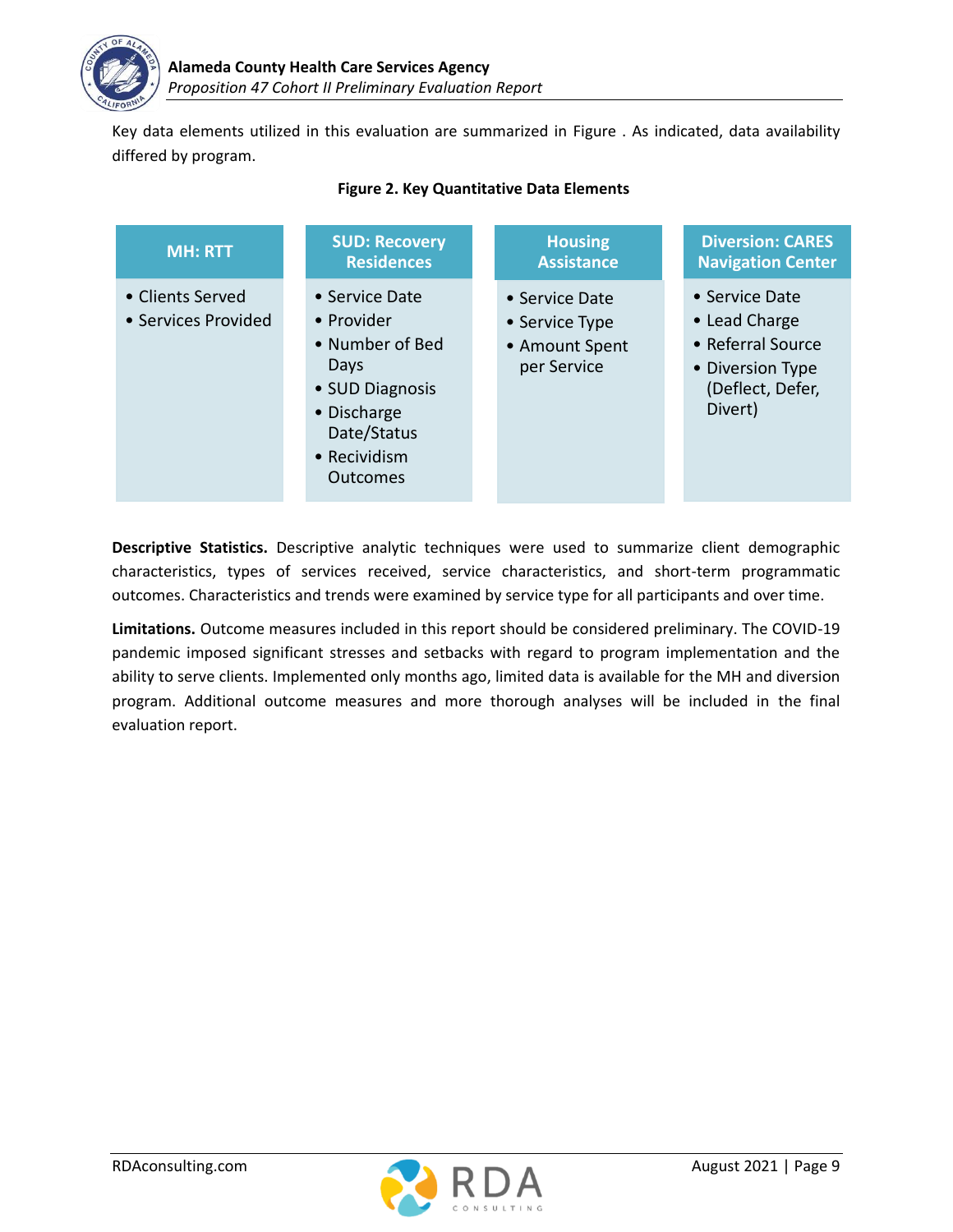

# <span id="page-9-0"></span>**Mental Health Multidisciplinary Reentry Treatment Team (RTT)**

The Alameda County Prop 47 Cohort II grant funding was used to launch one RTT that delivers comprehensive case management and treatment to justice-involved individuals with serious mental illness. The Cohort II RTT is run by Bay Area Community Services. The RTT is designed to provide 80 clients with services and resources to reduce mental health impairment over a 12 to 24 month enrollment period, using a Critical Time Intervention (CTI)-based model to step-down clients over the course of enrollment. The RTT is intended to provide psychiatric treatment, intensive care coordination/case management; housing support; connection to community resources; employment support; and linkages to mental health, substance abuse, legal, and life skills services.

The model has a client/staff ratio of 13:1, with the team consisting of: one full-time equivalent (FTE) clinical supervisor, three FTE social worker clinicians, three FTE peer counselors, and one .15 FTE psychiatrist. Two RTTs were established through Alameda County's Cohort I grant. The Cohort II program is similar to the Cohort I model, but added two positions. One FTE nurse was added to support clients with medical complications resulting from homelessness and incarceration and one housing navigator was added to provide connections to housing services. Figure 3 illustrates the CTI treatment model used for RTT clients in Alameda County.

### **Figure 3. Prop 47 CTI Treatment Model**



### **Program Profile**

Due to contracting delays and the COVID-19 pandemic, the RTT program only began serving clients in April 2021. From April to June 2021, 20 clients enrolled in the program. During this time period, the program provided 301 services to those 20 clients.

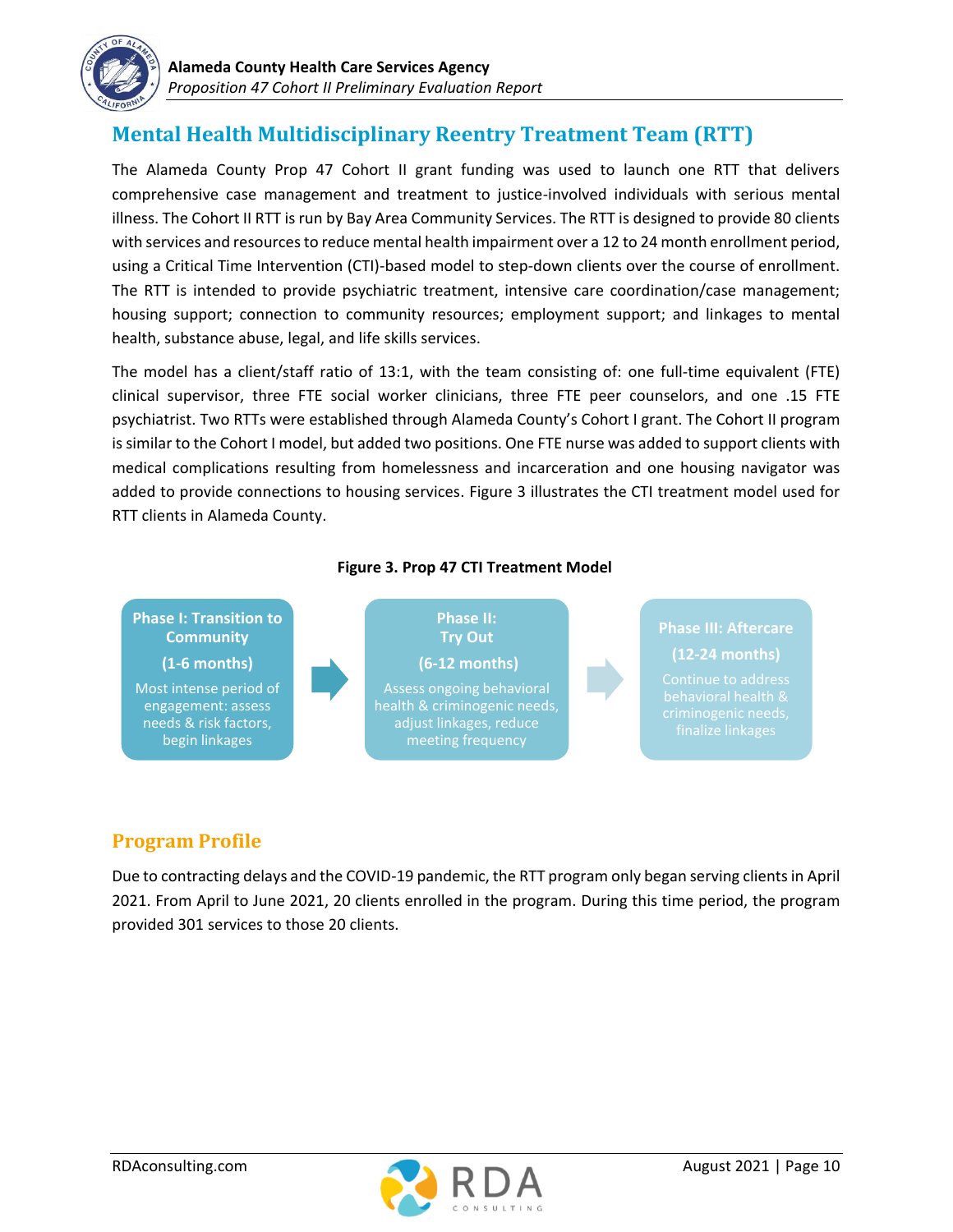

### **Program Strengths and Challenges**

The findings below describe facilitators to program success and barriers impacting progress toward program goals. Since the Cohort II RTT program has only been in operation for a few months, this information reflects initial experiences with program delivery.

#### **Program Facilitators**

**The Cohort II RTT program is striving to use lessons learned from Cohort I to strengthen the program.**  High staff turnover was one of the greatest challenges with the Cohort I RTT program.<sup>8</sup> As a result, the RTT provider has refined the recruitment process for Cohort II staff. For instance, the provider clearly communicates to applicants that this is a new program that staff are building with a new team manager, that they will be engaging eighty new program participants as they grow to capacity, and the program will be refined over time to best meet the needs of clients. Cohort II staff also attend meetings with the Cohort I team to learn from their experiences. Last, the Cohort I infrastructure is in place to support reporting and billing.

### **The interdisciplinary structure of RTTs and close collaboration between peers and clinicians support client success.** Peer counselors, clinicians, and leadership emphasized the importance of peers and the

successful collaborative relationship between peers and clinicians. Clinical staff conduct a formalized assessment and develop treatment plans with all clients, as well as check in with clients weekly to provide ongoing therapeutic support. Peers contribute to the treatment plans based on the needs they uncover as they engage with clients. Peer counselors meet clients where they are, both physically and emotionally, to link clients to whatever resources and supports they need. This might entail spending a day helping connect clients to benefits, completing housing or job applications, helping to build a resume, or checking in via a telephone call or text message conversation.

One client shared that their peer counselor provides transportation to complete lab work and attend doctors' appointments, checks-in regularly to support the reunification process with her child, and helps in other ways such as obtaining discounted rate BART tickets.

**According to program staff, the clients enrolled in the Cohort II RTT program to-date appear engaged and satisfied with the services they are receiving.** Staff and clients' experiences of the impact of the RTT program are reflected in the sidebar on the right.

"[The RTT team] help me with family reunification … with getting around, [and] with support if I need to talk during the day, if I have problems with a family member, me having a support system. They help me with housing. She helped me go pick up my medication, and we meet once a week so I can get out."

#### *– RTT Client*

"Being engaged in the services seems to be helping. A couple have moved on and are living independently now... The difference I see in them is huge."

*– Peer Counselor*



<sup>&</sup>lt;sup>8</sup> Staff turnover was particularly high for clinicians and generally attributed to the market, since clinicians are able to get higher salaries with larger healthcare providers.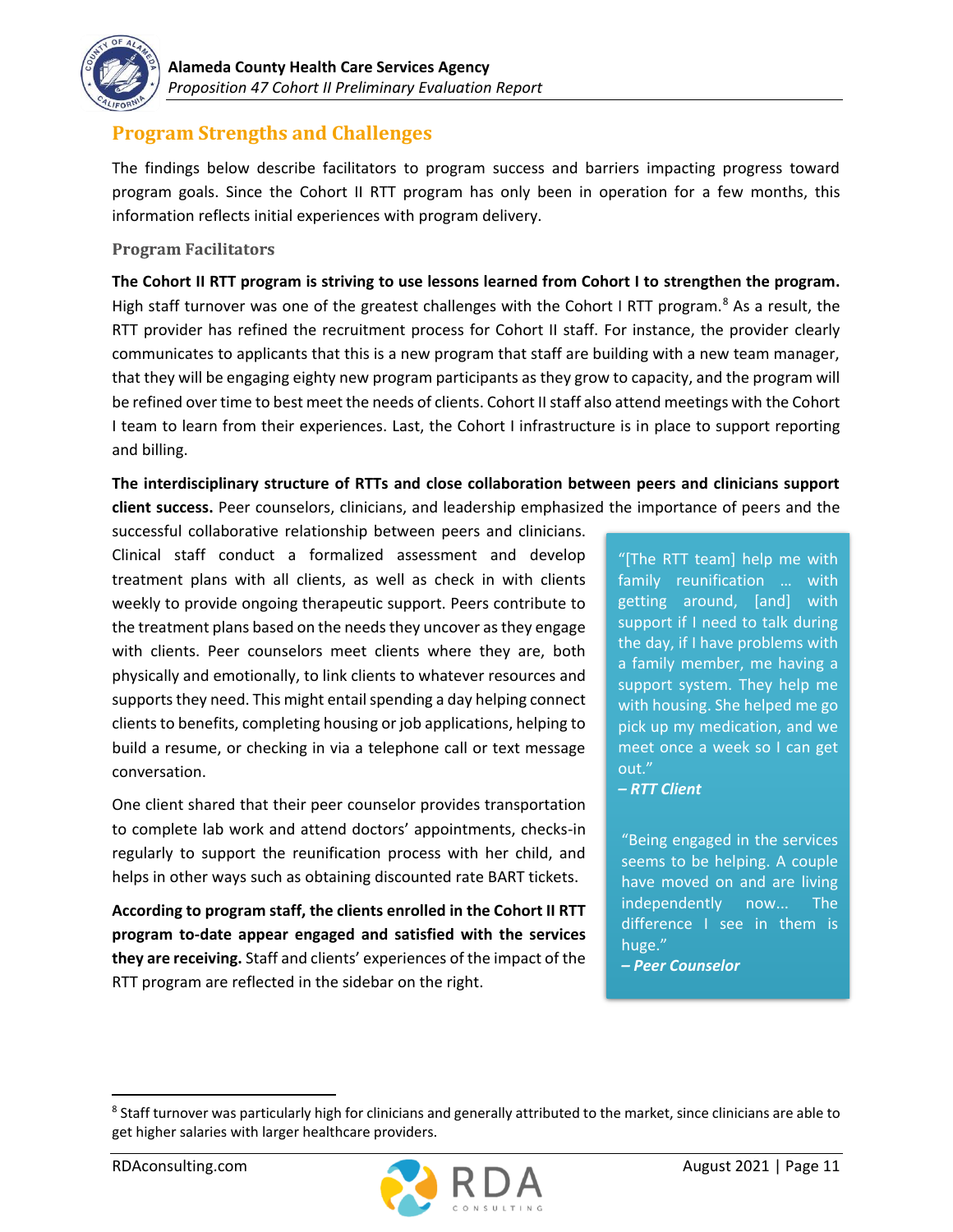

### **Program Barriers**

**Limited Cohort II RTT staffing and staff turnover have affected program rollout and implementation.** As of May 2021, the Cohort II RTT was understaffed, with only three peer counselors and one social worker clinician on the team. At that time, the team was missing two social worker clinicians, a psychiatric nurse, and a housing navigator. The majority of the staff had been in their positions for less than two months, and many were splitting their time across other programs.

Limited staff capacity also impacts outreach and enrollment. RTT staff shared that fewer than ten clients had been served by the Cohort II RTT by May 24, 2021 and staff were not able to conduct as much outreach as they would prefer. The Cohort II RTT clinician is also supporting other programs and learning the assessment and program enrollment process. As a result, the Cohort II RTT could only manage approximately two intakes per week as of May 2021.

#### **Looking Ahead**

As the Cohort II RTT program continues to mature, hiring and retaining a full team will be imperative for the program's success. Emphasis should be placed on clinical social workers so that the program can enroll clients more efficiently and support a greater number of justice-involved individuals with serious mental illness. As more individuals enroll in the program, Cohort II RTT staff should spend most, if not all, of their time on the RTT program so that the program can continue to utilize the interdisciplinary structure and close collaboration between peers and clinicians to engage clients and support their success.

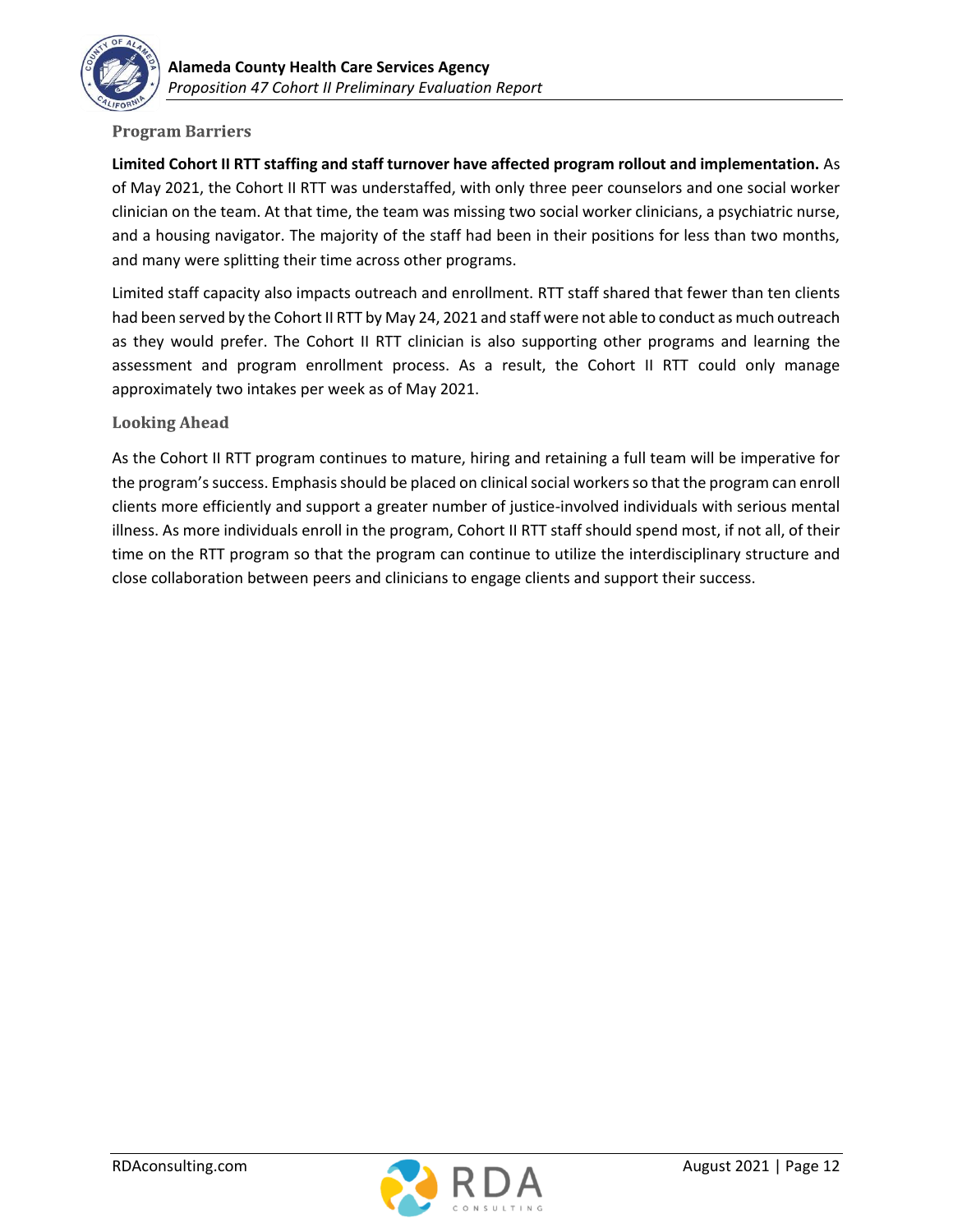

# <span id="page-12-0"></span>**Substance Use Disorder (SUD) Program**

Alameda County is using Prop 47 funds to augment existing SUD provider contracts to continue to support a client-centered and clinically-driven system of care. The Alameda County Prop 47 Cohort II SUD program is comprised of 11 beds across two recovery residences run by two community-based organizations, CURA and Second Chance, and a SUD referral telephone hotline managed by Center Point. Center Point staff screen callers' level of need, using the American Society of Addiction Medicine's criteria, and refer clients to the appropriate level of care. [Figure](#page-12-1) illustrates the Prop 47 SUD program model implemented in Alameda County.



<span id="page-12-1"></span>

Recovery residences provide clients with stable housing, food, and a structured living environment for a six-month period. The residence is staffed by individuals with lived SUD experience. While at the recovery residence, clients are required to participate in outpatient care and attend other programs or classes (e.g., Alcoholics Anonymous or domestic violence classes) as assigned. In some cases, clients are connected to nearby employment to reduce barriers related to transportation availability and transit costs. The Cohort II program is designed to serve at least 70 unduplicated clients.

### **Program Profile**

**Recovery Residence Services** 

In the 12 months between July 1, 2020 and June 30, 2021, 111 unique individuals enrolled in recovery residences—averaging 38 individuals per quarter or about 9 per month. Additionally, 20 unique individuals were enrolled during Cohort I and discharged during Cohort II, for a total of 131 unique Cohort II clients. Thus, Alameda County is exceeding its intended goal to serve 70 individuals. As shown in [Figure](#page-13-0)  , the number of clients enrolling in recovery residences ranged from 20 to 38 enrollees per quarter between July 2020 and June 2021.

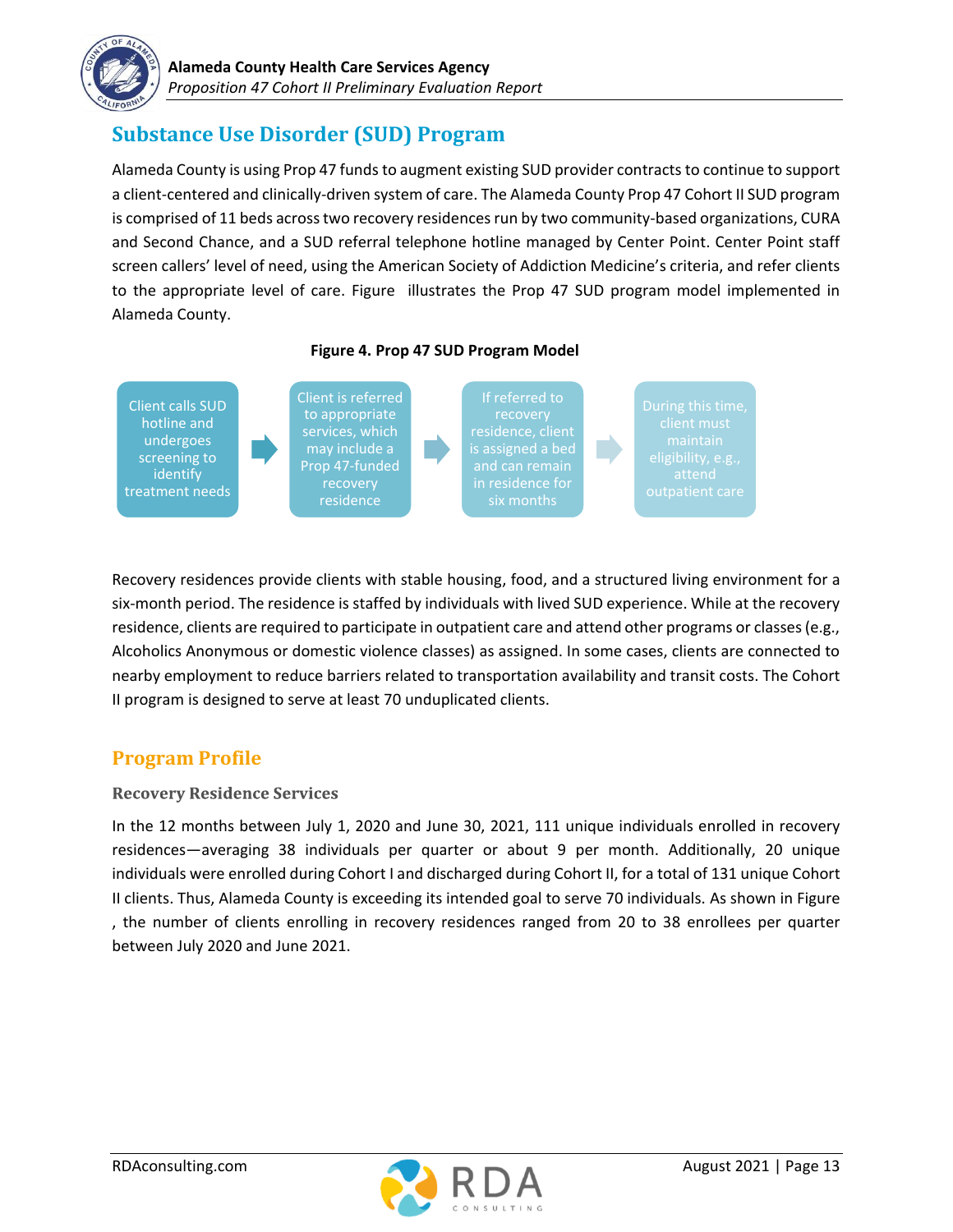### **Figure 5. Unique Individuals Enrolled in Recovery Residences Each Quarte[r](#page-13-3)<sup>9</sup>**

<span id="page-13-0"></span>

53% of the 131 clients stayed at CURA while 47% of residents resided at Second Chance. The average stay at recovery residences was 71 days per individual. $^{10}$ 

#### **Recovery Residence Client Profile**

Overall, 82% of recovery resident clients were male and 18% were female. CURA only accepts male clients, while Second Chance is co-ed and has a fairly similar proportion of men and women. The average client age was 43 years old with a minimum of 20 and a maximum of 68 years across the two providers. A similar proportion of recovery residence clients were White (27%), Black (26%), and Hispanic/Latino (23%) (see [Table 2\)](#page-13-1). The racial/ethnic composition of clients is similar across the two providers.

The majority of clients had a primary diagnosis of either alcohol abuse/dependence (33%) or other stimulant abuse/dependence (37%) as shown in [Figure .](#page-13-2)

#### **Preliminary Outcomes**

Of the 131 unique Cohort II clients, 113 individuals (86%) exited a recovery residence between July 1, 2020 and June 30, 2021. Of those that exited, 77 (68%) left with treatment goals reached or satisfactory progress made. Of the individuals that exited, the average time between enrollment and exit was approximately 2.4 months. Approximately 93% of clients who exited were provided a referral for follow-up services.

### <span id="page-13-3"></span><span id="page-13-1"></span>**Table 2. Race/Ethnicity of Recovery Residence Clients (n = 131)**

| <b>Race/Ethnicity</b> | <b>Number</b> | <b>Percent</b> |
|-----------------------|---------------|----------------|
| White                 | 51            | 27%            |
| Black                 | 48            | 26%            |
| Hispanic/Latino       | 43            | 23%            |
| Asian/Pacific         | 6             | 3%             |
| Islander              |               |                |
| Hawaiian or Native    | 1             | .5%            |
| American              |               |                |
| <b>Mixed Race</b>     | 5             | 3%             |
| Other/Unknown         | 33            | 18%            |

#### <span id="page-13-2"></span>**Figure 6. SUD Primary Diagnosis (n = 131)**



<sup>9</sup> Of the 131 unique clients who enrolled in recovery residences between June 2020 and June 2021, 9 clients had two enrollments.



 $10$  The minimum stay was 1 day, and the maximum stay was 210 days.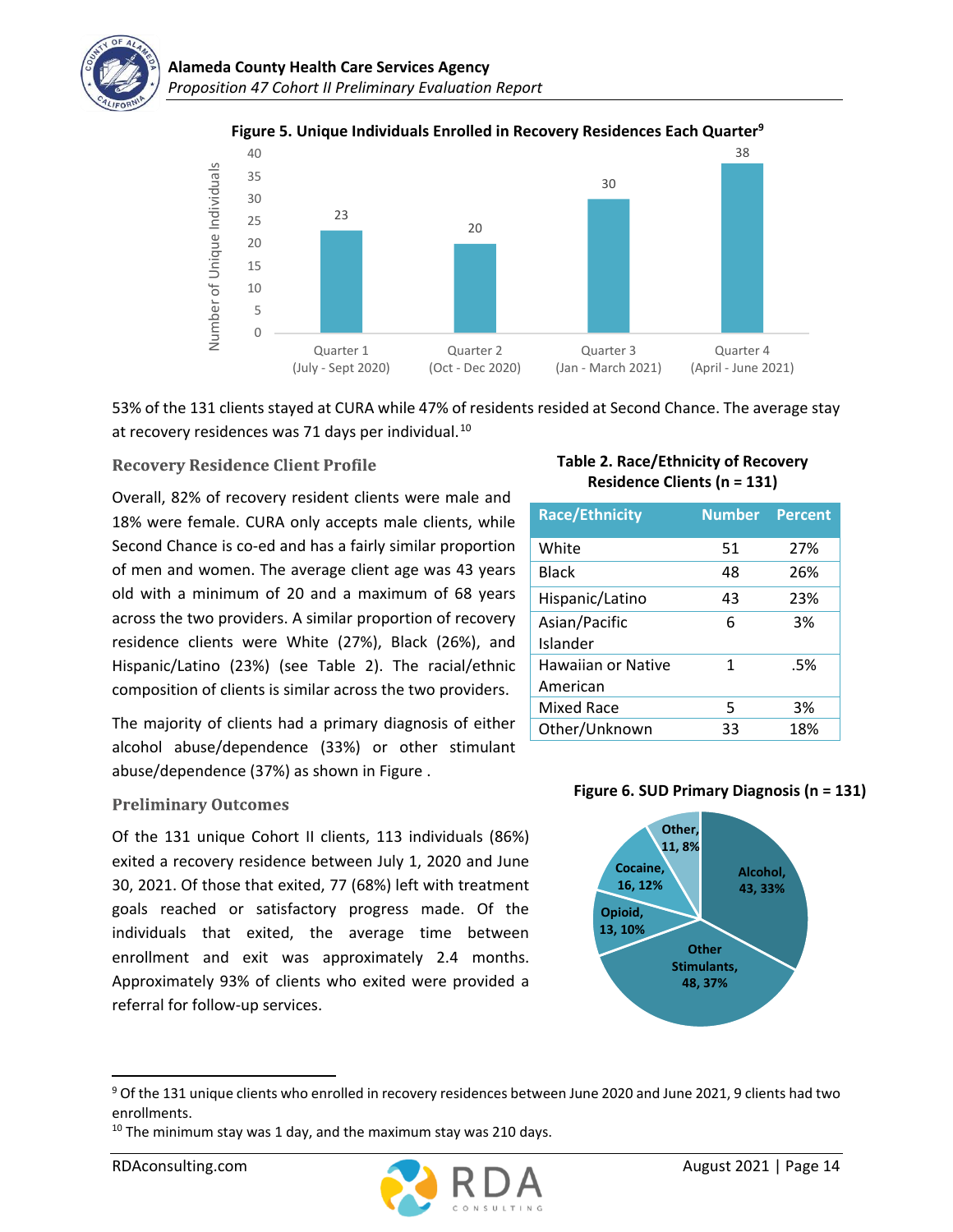

| <b>Exit Status</b>                                                               | <b>Number</b> | Percent |
|----------------------------------------------------------------------------------|---------------|---------|
| <b>Exited with Case Plan or Treatment Goals Reached or Satisfactory Progress</b> | 77            | 68%     |
| Discharged with Treatment Goals Reached                                          | 14            | 12%     |
| Discharged with Satisfactory Progress                                            | 63            | 56%     |
| <b>Exited Services Without Satisfactory Progress</b>                             | 36            | 32%     |

**Table 3. Prop 47 SUD Recovery Residence Exits (n = 113)**

**Outpatient Services.** Of the 131 unique Cohort II clients, 103 individuals (79%) received outpatient services while they stayed at a recovery residence. About a third (29%) were enrolled in outpatient care before residing at a recovery residence, while 71% were connected to outpatient services upon or after enrolling at a recovery residence. This is illustrated in further detail in [Figure ,](#page-14-0) with [Figure](#page-14-1) depicting the amount of time it took for a client to start outpatient services after enrolling in a recovery residence.<sup>11</sup> Clients enrolled in outpatient treatment after coming to the recovery residence remained in outpatient services for an average of 80 days.

<span id="page-14-1"></span><span id="page-14-0"></span>

**Recidivism.** None of the individuals who stayed at a recovery residence between July and December 2020, were arrested for a new felony or misdemeanor offense resulting in a conviction by December 31, 2020. This is a preliminary outcome, since the average time period to measure recidivism for these clients was only 90 days from recovery residence enrollment through December 31, 2020.



 $11$  For example, zero days indicates that the client was immediately enrolled in outpatient services upon arrival at the recovery residence.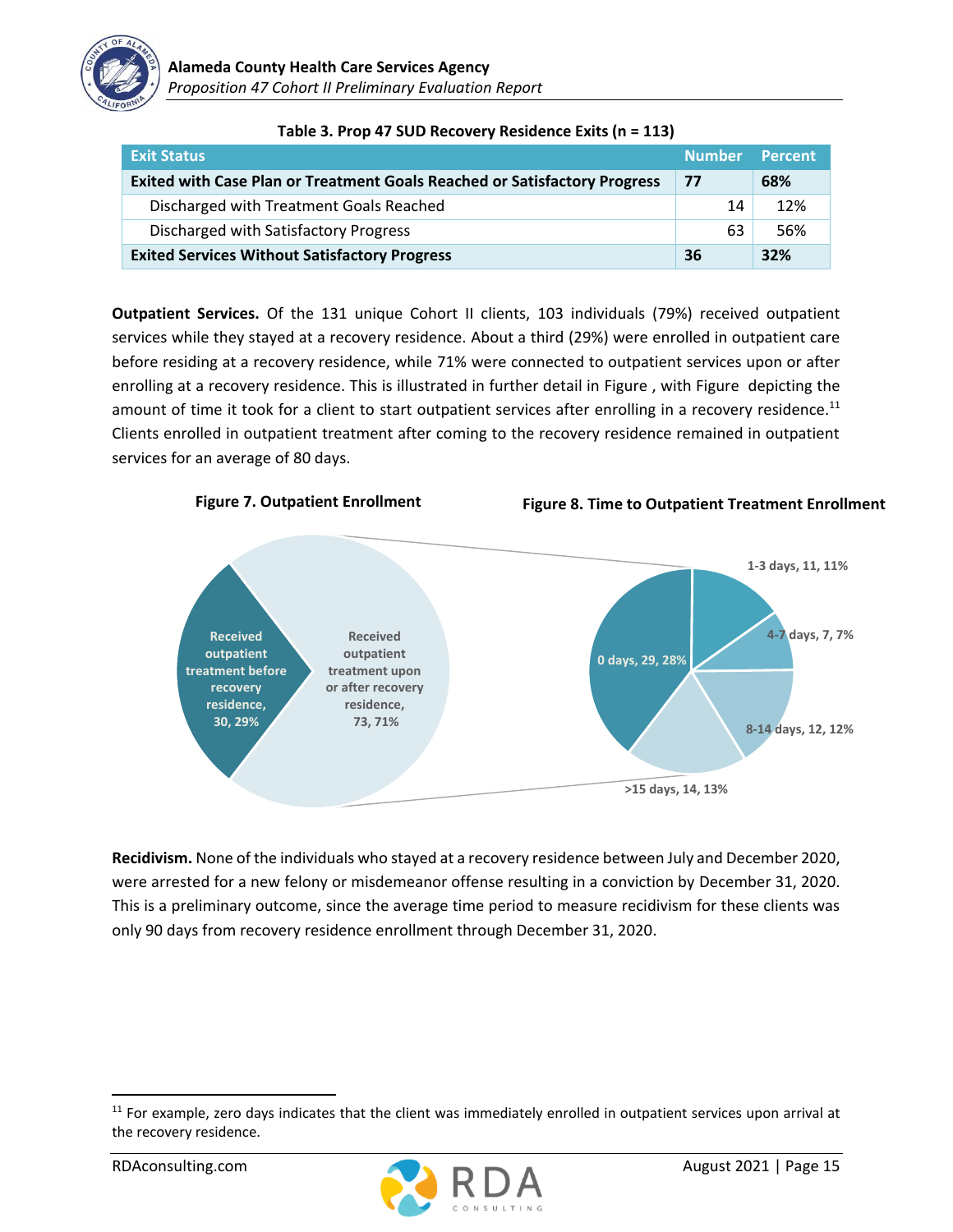

### **Program Strengths and Challenges**

Based on qualitative and quantitative data collection and analysis, the findings below describe facilitators to program success and barriers impacting progress toward program goals.

### **Program Facilitators**

**The referral process is going well and communication with the SUD hotline has improved since early Cohort I implementation challenges.** As a result of increased communication between the hotline and providers, the referral process is running more smoothly and recovery residences are operating at capacity. Second Chance receives the majority of its referrals directly from Center Point, but CURA received most referrals from their residential treatment program when clients are ready to step down to a lower level of care.

**Program modifications in response to COVID-19 resulted in some service improvements that providers may integrate long term.** CURA added a transportation component to bring residents to and from outpatient groups from the recovery residence. This change was implemented to limit exposure to COVID-19, but also had the benefits of increasing attendance in outpatient treatment and developing camaraderie among residents.

For outpatient services, Second Chance implemented smaller outpatient treatment groups (from twelve to six participants) for shorter periods (90 minutesto one hour) to comply with COVID-19 mandates. While initially challenging, this change led to the same clients attending groups with each other more often. Within this context, staff reported that clients became more comfortable sharing and conversations became deeper.

**The environments at the recovery residences support recovery.** Each recovery residence has a clear structure and rules that clients appreciated, and staff were described as treating everyone with warmth

and respect. Many residents came to recovery residences from more highly structured residential treatment facilities, while other clients came from environments with little to no structure, including homelessness. Clients shared an appreciation of recovery residences' structured and supportive environments to support their recovery.

**Clients value the peer staff at recovery residences.** Clients expressed that the ability to talk with staff openly about what they are going through is deeply beneficial, as is the fact that they feel staff care about their success. Clients noted that staff at the recovery residences take the time to get to understand their history, including context around their substance use issues, and make themselves available if clients need someone to talk to for support. A selection of client experiences is captured in the sidebar at right.

"I'd be hard pressed to say something that I didn't really like. I was there to get my life back in order, and it was a fertile environment for me to do that…"

*– Recovery Residence Client*

"It's amazing to me that the people who work here are so happy and giving and loving and helpful. I didn't know there were people out there who genuinely wanted to help someone else."

*– Recovery Residence Client*

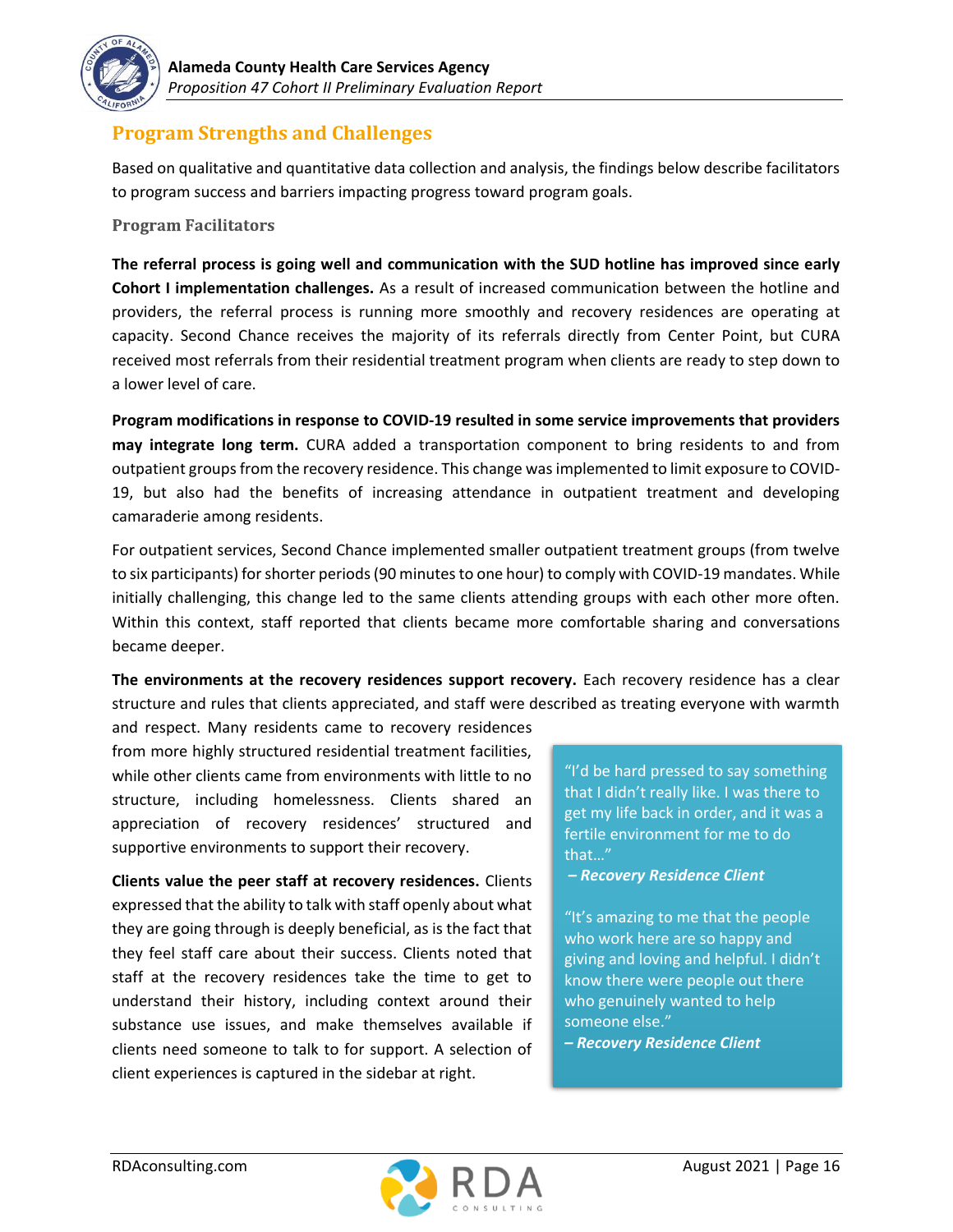

#### **Program Barriers**

**Recovery residences have received a few referrals for individuals with serious mental health issues, but they are not designed or equipped to serve this population.** Some staff identified a few inappropriate referrals for individuals with serious mental health needs. These individuals were not good fits to live in group environments and were discharged from the recovery residences, which caused strain on both the individual seeking recovery and on limited system resources. Recovery residence staff also shared a desire to connect recovery residence clients more efficiently and effectively to mental health services and noted challenges with the current process, particularly when the ACCESS line's diagnosis is not in alignment with staff's experiences related to the client's mental health.<sup>12</sup>

**Permanent housing and employment are two key challenges facing recovery residence clients.** A lack of affordable housing options and limited employment opportunities jeopardizes clients' long-term recovery. Permanent housing supports sobriety and employment provides not only the financial support to maintain housing, but also an added structure that can also support recovery.

#### **Looking Ahead**

During COVID-19, each of the recovery residences made program modifications (e.g., providing transportation to treatment) that they should consider making permanent moving forward. While the recovery residences provide short-term housing stability to support recovery, obtaining permanent housing remains one of the most difficult challenges for clients who complete six months at a recovery residence. Alameda County should consider how it can promote collaboration between recovery residences and other housing services, including the Prop 47-funded housing assistance program, to support clients' long-term housing needs.



<sup>&</sup>lt;sup>12</sup> The Acute Crisis Care and Evaluation for Systemwide Services (ACCESS) program is a countywide hotline for mental health services.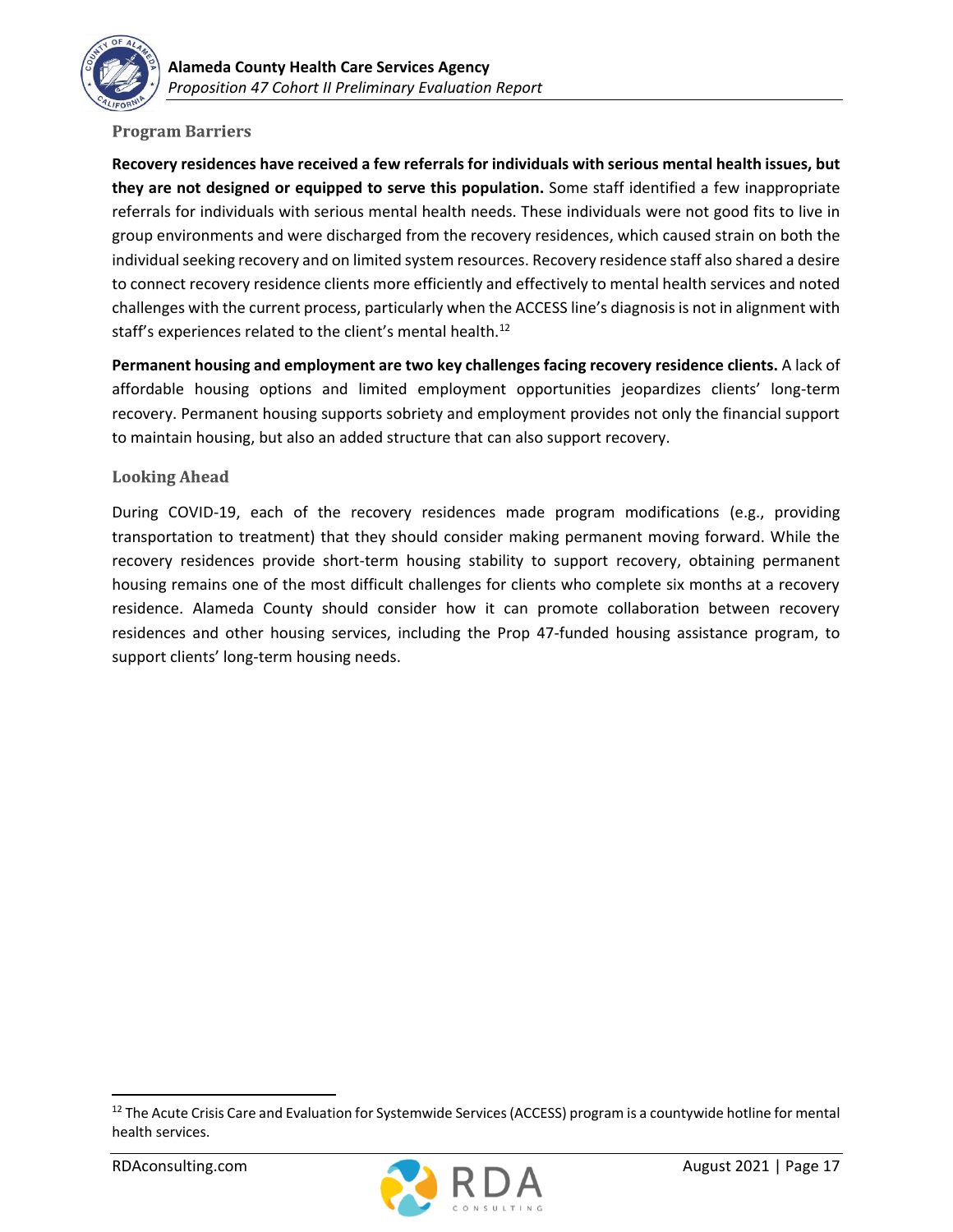

### <span id="page-17-0"></span>**Housing Assistance Program**

The Alameda County Prop 47 housing assistance program provides financial housing support to justiceinvolved individuals with mental illness and/or substance use disorders. Three community-based providers are contracted to provide housing assistance: Bay Area Community Services (BACS), La Familia Counseling Services (LA Familia), and Roots Community Health Center (Roots). These organizations provide each client with up to \$5,000 for eligible expenditures, including but not limited to rental assistance, security deposit, utilities, furniture, minor home repairs, credit repair, assistance with poor rental history, and moving expenses. [Figure](#page-17-1) illustrates the Prop 47 housing assistance program model.

<span id="page-17-1"></span>



### **Program Profile**

Between March and June 2021, a total of 48 unique individuals received Prop 47 housing financial assistance. As shown in [Figure ,](#page-17-2) the number of individuals receiving housing financial assistance has risen over time. The youngest recipient of housing assistance was 25 years old and the oldest was 65, with an overall average age of 46 years old.

<span id="page-17-2"></span>**Figure 10. Number of Unique Individuals Provided Housing Assistance by Month**



The amount of financial housing support each individual received ranged from \$32 to \$5,000, with an average amount of approximately \$2,000 per unique individual, oftentimes spread across multiple disbursements. Almost all Cohort II clients (98%) also received Cohort I funding.<sup>13</sup>



<sup>&</sup>lt;sup>13</sup> Providers were allowed to provide Cohort II housing funds to clients who received Cohort I housing funds. These clients could, therefore, receive up to \$10,000 in housing assistance (\$5,000 in Cohort I and \$5,000 in Cohort II).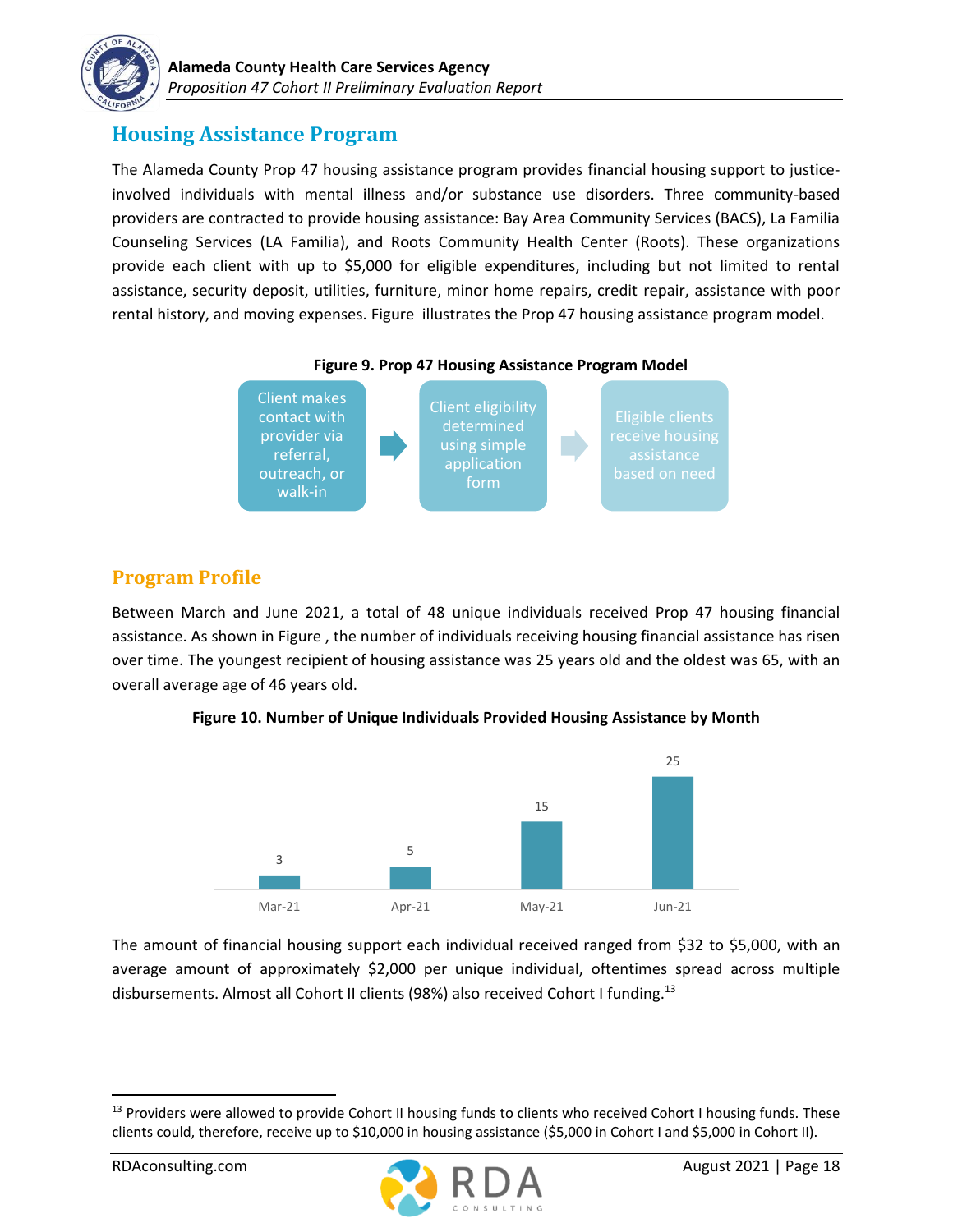

Between March and June 2021, \$100,046 total was disbursed for various eligible housing-related expenses. [Figure](#page-18-0) summarizes the total amount spent on each type of service. The majority of funds and disbursements went to rental assistance (excluding past due rent), which supported 33 unique individuals and comprised \$63,028 (63%) of total spending.

<span id="page-18-0"></span>

### **Figure 11. Proportion of Services by Cost (\$100,046)**

<span id="page-18-1"></span>To target funding based on need, Prop 47 housing funding was allocated based on the distribution of Probation clients across supervisorial districts. [Table 4](#page-18-1) displays spending across districts through June 2021, which may vary across districts due to variations in provider-specific contracting and start-up delays. The highest proportion of total spending (49%) was utilized in District 2, which comprises Hayward, Union City, Newark, and parts of Fremont and Sunol.

| <b>Table 4. Housing Services by District</b> |                     |               |  |  |
|----------------------------------------------|---------------------|---------------|--|--|
| <b>District</b>                              | <b>Amount Spent</b> | % of Spending |  |  |
|                                              | \$9,243             | 9%            |  |  |
| $\mathcal{P}$                                | \$49,493            | 49%           |  |  |
| 3                                            | \$14,205            | 14%           |  |  |
|                                              | \$23,947            | 24%           |  |  |
|                                              | \$2,959             | 3%            |  |  |

### **Table 4. Housing Services by District**

### **Housing Client Profile**

Among the 48 housing assistance recipients, 25 (52%) had a mental health diagnosis and 27 (56%) had a SUD need, with 7 (15%) who had a co-occurring disorder (both mental health diagnosis and SUD need). At the time financial assistance was first provided, almost all individuals were homeless (21%) or at risk of homelessness (63%).

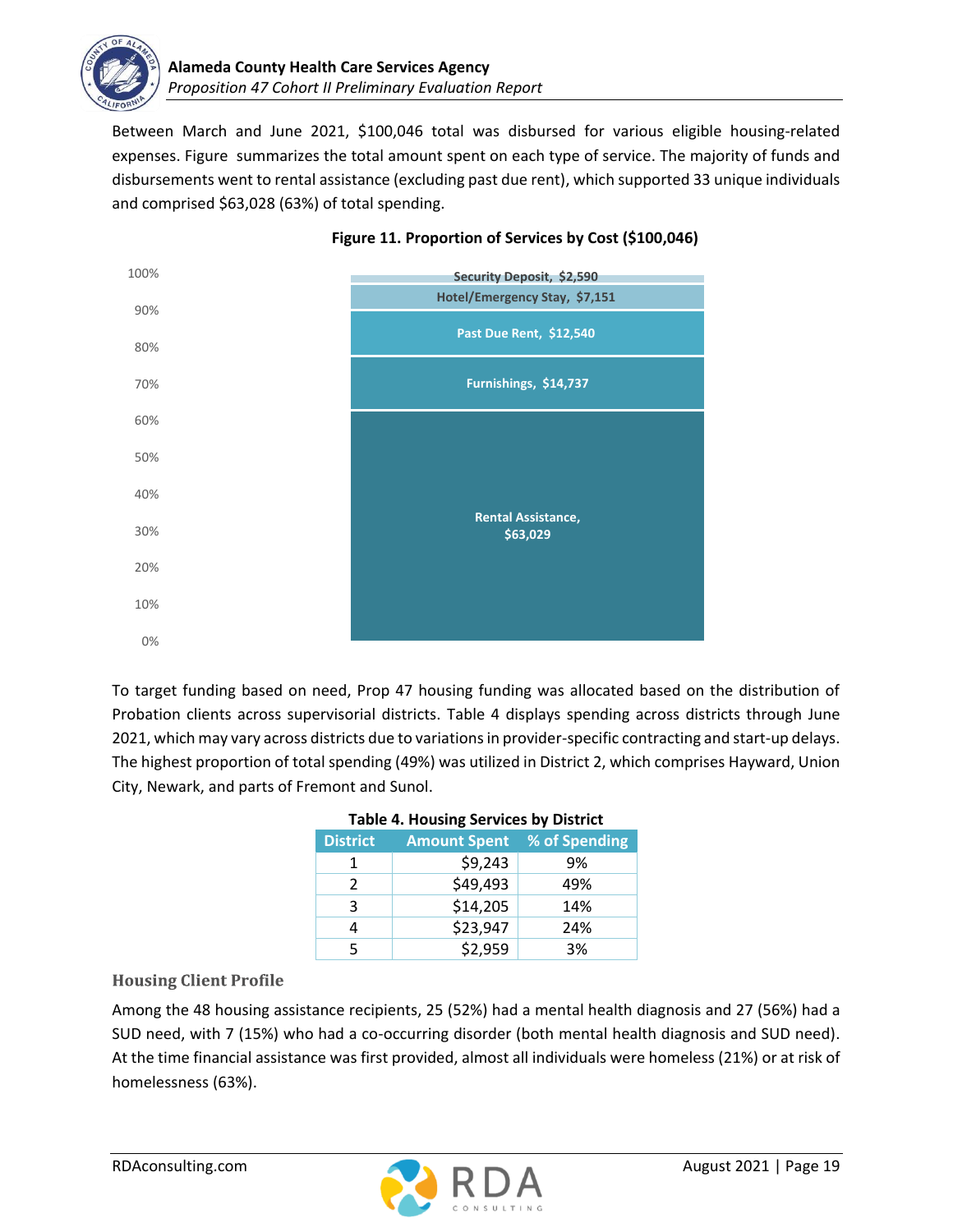

### **Program Strengths and Challenges**

Based on qualitative and quantitative data collection and analysis, the findings below describe facilitators to program success and barriers impacting progress toward program goals.

### **Program Facilitators**

**The Prop 47 housing assistance program enables providers to release funds quickly and use funds**  flexibly. As was the case during Cohort I, service providers and clients continue to appreciate the low barrier housing assistance offered through Alameda County's Prop 47 Housing Assistance Program. Eligible recipients are typically able to receive funding in less than a week, and often within a few days to support their housing needs. The flexibility of the funding disbursement structure allows service providers to write checks to a wide range of vendors and clients appreciated the short time frame within which they were able to access funds and the flexibility in how they could be used. One basic need that the housing funds cannot be used for is food, which some providers suggested would be useful for clients in need.

**Providers continue to leverage existing organizational capacity and relationships with other community providers to meet the needs of housing assistance recipients.** The organizations delivering housing services provide a range of additional support services, including substance use and/or mental health services, among others. This enables them to leverage existing organizational capacity to meet the immediate needs of clients (e.g., food, clothes), and offer case management and service navigation to housing assistance clients so they can receive support for other needs such as educational, employment, behavioral health, medical, dental, or vision needs.

*"For things like food we have a food pantry and people can come in four times a week. We have a clothing closet and members can come down and get three outfits to take with them. And we have toiletries, so they can come down and get everything." - Provider* 

**Housing assistance clients described the positive impact of the program on their mental health, employment, and self-sufficiency**. Clients shared a variety of ways in which they felt the housing assistance program impacted their lives positively. For some, stable housing meant improved mental health and relief from the chronic stress and trauma of homelessness, and the ability to pay for things like medicine and public transportation. For others, the housing assistance program provided the foundation for becoming financially secure, avoiding homelessness, and thriving. A selection of client experiences is captured in the sidebar at right.

"Having a place to call home has impacted everything; me coming to work happy and having a sense of peace and happiness … to be able to invite people over at my house and have family members over for dinner. It has given me stability and the ability to continue working on myself, my credit, my rental history, and all that. It has had a very good impact on my life course." *– Housing Program Client* 

"It gave me a little bit of mental freedom, not the worry about where I'll be tomorrow. That's kind of the bottom line." *– Housing Program Client*

"It gives me a stable foundation to save money while working and get a place of my own. I am at transitional housing now. They are paying rent for transitional housing … I couldn't pay rent for a minute. It saved me from being homeless." *– Housing Program Client*

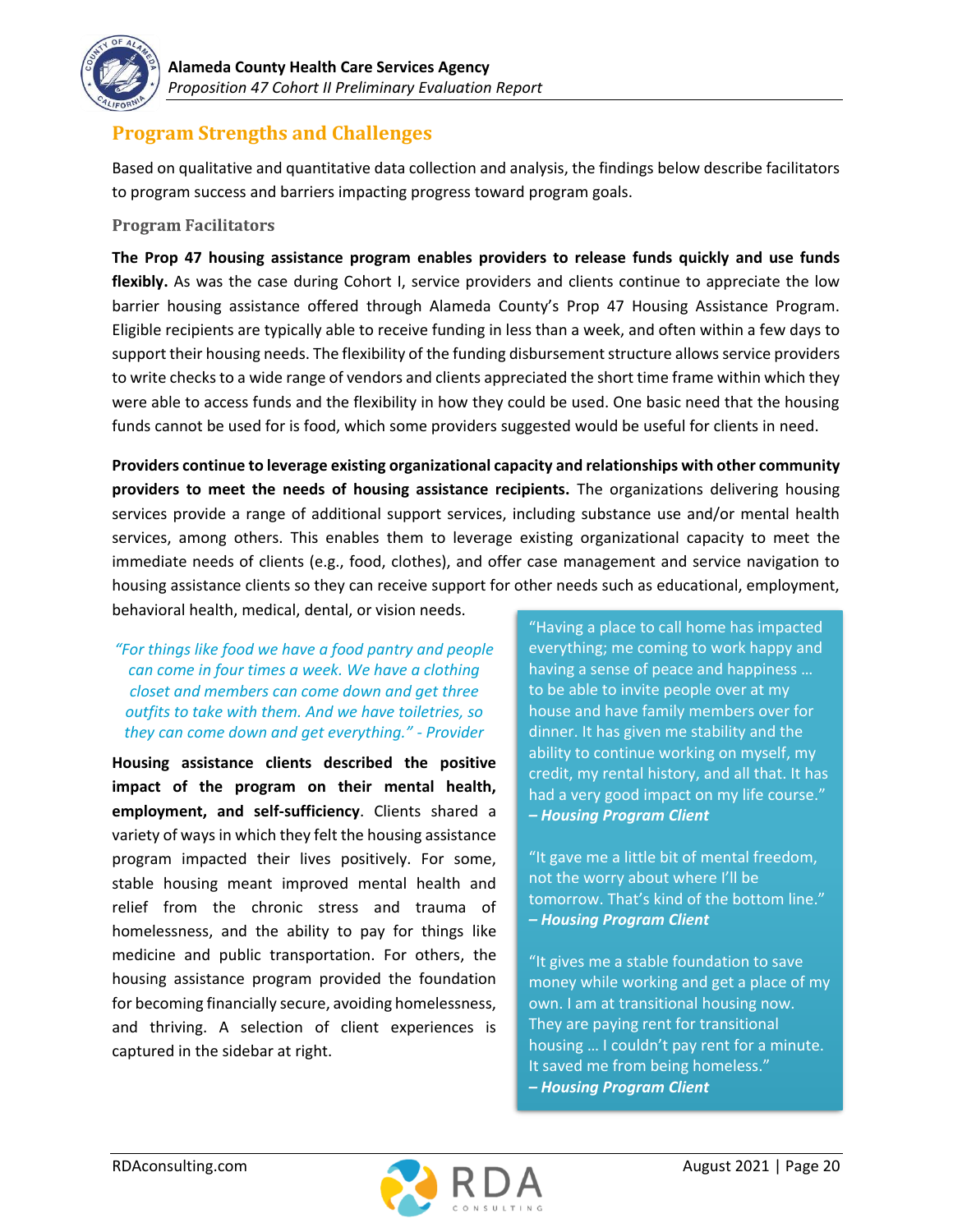

#### **Program Barriers**

**The Prop 47 housing assistance program efficiently and effectively offers short-term housing relief; however, some service providers suggested it is less effective supporting long-term housing stability.** In Alameda County, where the cost of living is extremely high, \$5,000 is not always sufficient to provide longterm housing relief for individuals who earn low wages or have larger families to support. To try and address this gap, service providers often refer participants to other internal programs so that they can provide support for longer periods. In some cases, this strategy supports participants for long enough periods to maintain stable housing. However, often individuals continue to experience challenges maintaining housing. It is noteworthy that clients who received Cohort I funding can also receive Cohort II funding, which provides a great opportunity for agencies to support individuals for longer periods of time with a maximum financial support of \$10,000 over the two cohorts.

**Finding landlords willing to rent to the Prop 47 population has always been challenging; but the COVID-19 pandemic resulted in even fewer landlords for the providers to work with.** While it is often difficult to find landlords willing to rent to the rising number of justice-involved individuals with substance use and/or mental health needs who are seeking housing, the Prop 47 housing assistance program had cultivated relationships with landlords who rented rooms to their clients. However, because of the COVID-19 pandemic, some of these landlords were no longer renting rooms. The increase in need and decrease in supply created significant challenges to find housing opportunities for individuals seeking stable housing.

#### **Looking Ahead**

Moving forward, the Prop 47 housing assistance program should continue to build relationships with other community providers and, when possible, leverage organizational capacity to meet the needs of housing assistance recipients. Providers should have venues and mechanisms to share resources and strategies to use the \$5,000 financial housing assistance most effectively. Perhaps most importantly, the Prop 47 housing assistance program should continue to build connections with landlords with affordable housing options in order to connect Prop 47 housing funding recipients with stable housing opportunities to support recovery.

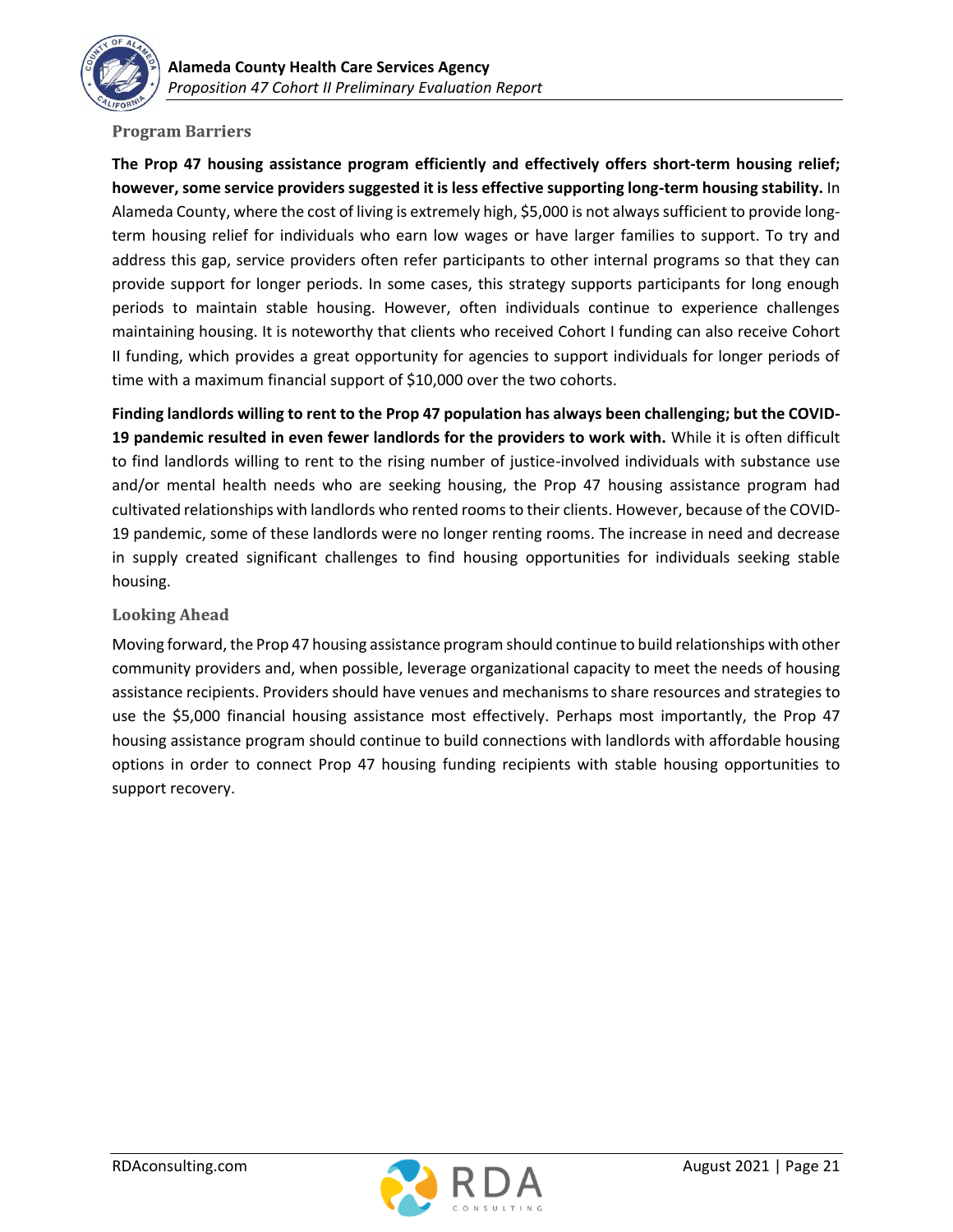

### <span id="page-21-0"></span>**Misdemeanor Diversion Program**

The Alameda County Prop 47 diversion program, the Community Assessment, Referral, and Engagement Services (CARES) Navigation Center, was newly created in Cohort II. The program, which operates from 11 am-7 pm, Monday through Friday, is intended to divert low-level offenders with mental health needs away from the crisis system by connecting them with community-based services. The CARES Navigation Center is operated in partnership with the Alameda County District Attorney's Office, a community-based provider, La Familia Counseling Services, and the Alameda County Probation Department.

[Figure i](#page-21-1)llustrates the navigation center model. A further explanation of each step is presented below.

<span id="page-21-1"></span>

### **Step 1: CARES Navigation Center Referral**

Through June 2021, individuals can be referred to the Navigation Center through law enforcement officers or the District Attorney's (DA) Office.<sup>14</sup> If individuals are stopped or arrested for a misdemeanor offense<sup>15</sup> and display signs of a mental health or substance use disorder, law enforcement officers may give the individual the option to be taken to CARES, as opposed to jail. In addition to law enforcement referrals, DA staff can also make referrals based on reviews of pretrial files.

### **Step 2: CARES Navigation Center Respite and Assessments**

Upon arrival at the CARES Navigation Center, CARES staff offer the guest (i.e., client) food, clothing, and other basic necessities to de-escalate the situation. The CARES staff is comprised of two peers and one clinician. After staff explain the Navigation Center and have the guest sign the agreements form, they bring the guest to a space furnished intentionally with cozy chairs, couches, and artwork to create an inviting atmosphere. After the respite period<sup>16</sup> (usually thirty minutes to one hour) and establishing trust with the guest, the staff conduct a barrier removal and clinical assessment to develop the preliminary Risk Reduction Plan (RRP). Upon gaining consent from the guest, the RRP is shared with the DA.

<sup>16</sup> A short period of relief during which the guest can de-escalate.



 $14$  More recently, the program now also accepts referrals from the Probation Department.

<sup>&</sup>lt;sup>15</sup> A limited number of misdemeanor offenses are not eligible for CARES. These are related to sex offenses, domestic violence, stalking, and driving under the influence. Individuals who are violent or combative with law enforcement officers or require medical treatment are not eligible for the program.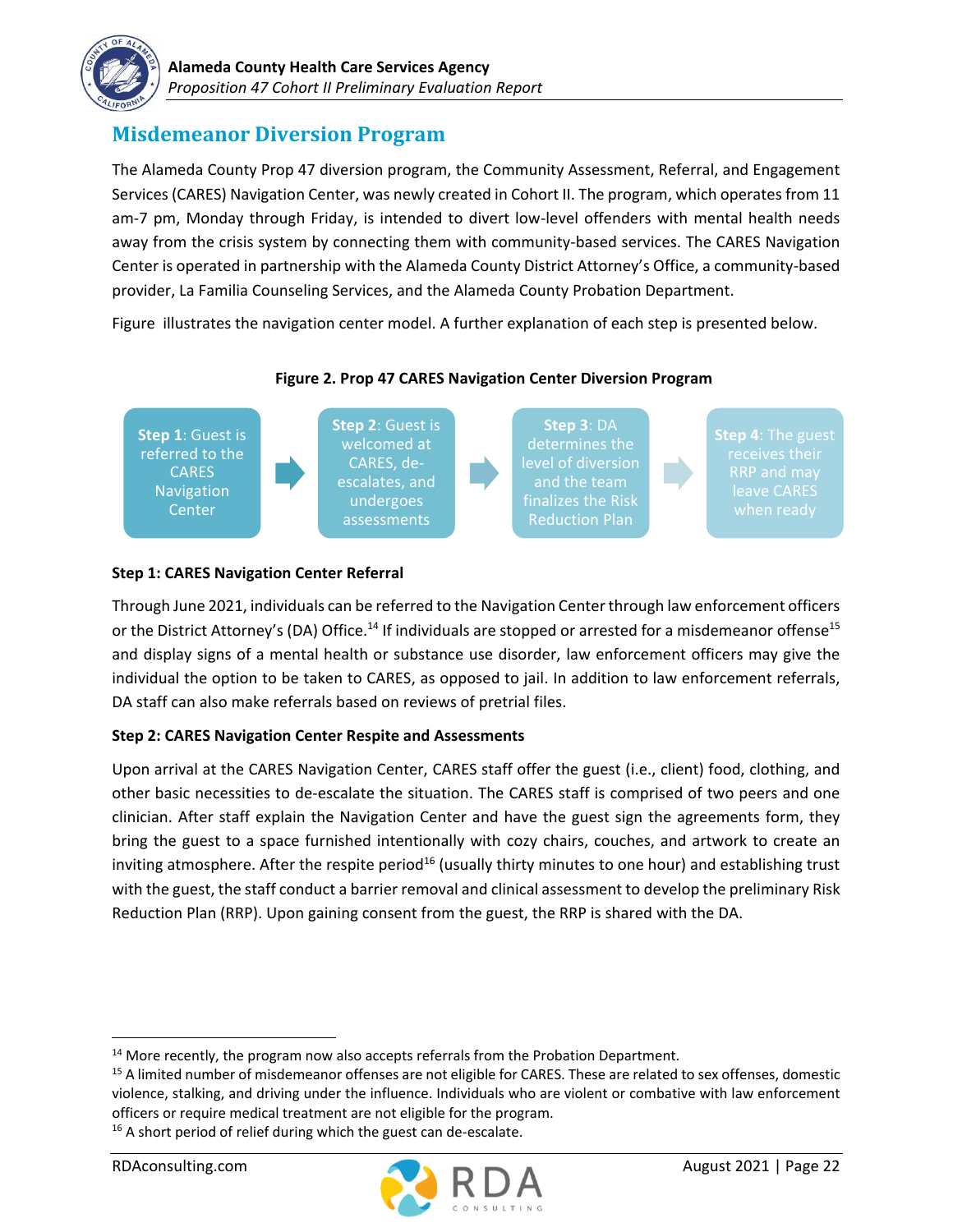

### **Step 3: Diversion Determination and Risk Reduction Plan (RRP) Finalization**

In a virtual meeting, the staff and DA discuss the case and the DA determines the guest's level of diversion. Four levels of diversion are available:

- 1) Deflect: Individuals who commit low-level crimes and have little criminal history may be deflected, which entails a one-day follow up to ensure they have connected with subsequent services.
- 2) Defer: Deferral is granted when an individual commits a low-level crime but has more criminal history. Follow-up for deferrals occur after one day, five days, and three weeks of engagement with diversion services.
- 3) Divert A and B: Post-charge diversion is offered to individuals with more serious offenses and, generally, more extensive criminal history. Individuals in Divert A are directed to treatment and have follow-up after one day, thirty days, six months, and one year. Divert B is through collaborative court and does not require follow-up from the CARES team, since the individual will receive supervision through the court.

Once the diversion level has been set, the team finalizes the diversion recommendations and RRP.

#### **Step 4: RRP Receipt and Exit**

Once the guest is given their RRP and referrals they have the option to leave the Navigation Center or remain there until 30 minutes before closing for additional respite time.

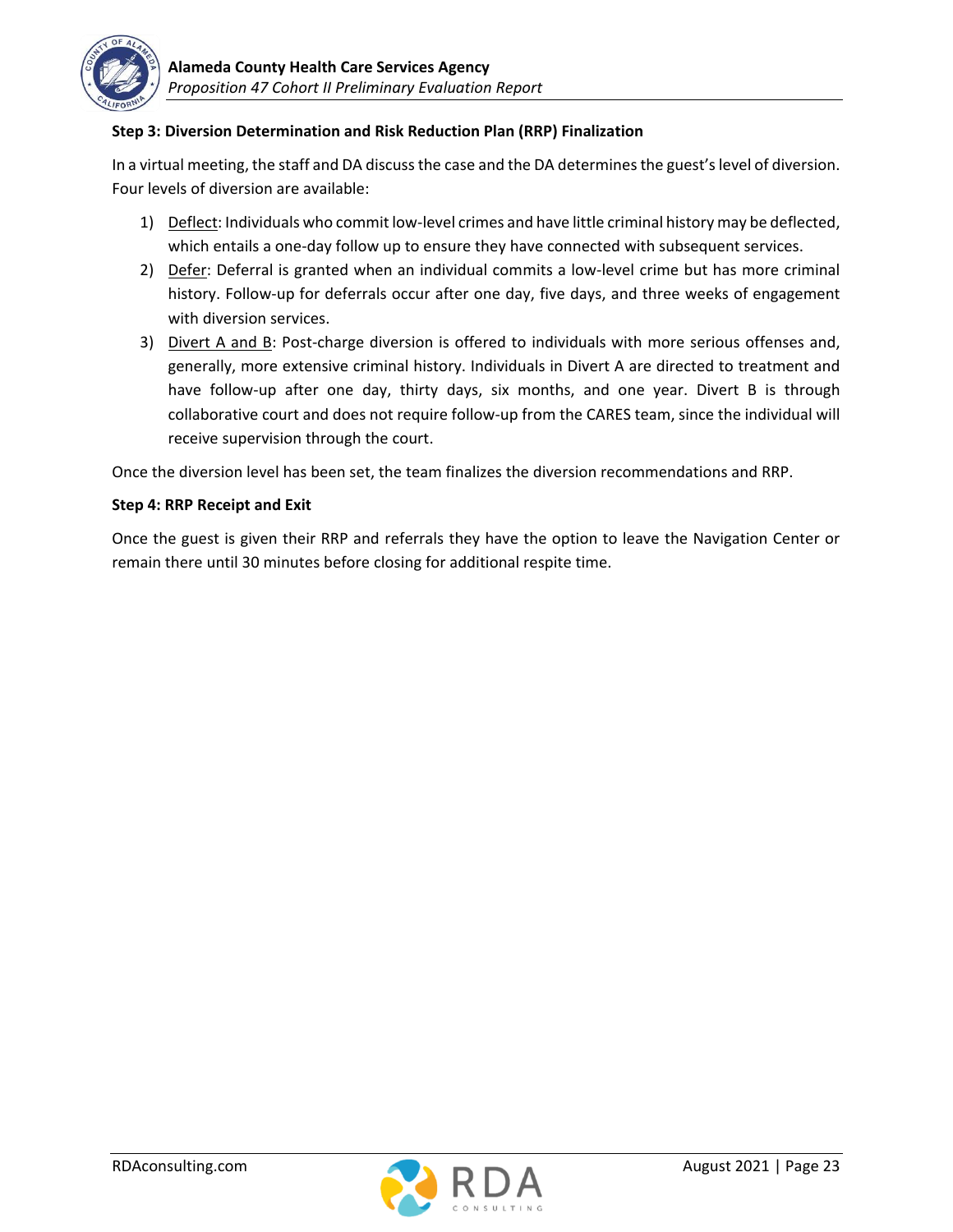

### **Program Profile**

The CARES Navigation Center opened in February 2021. Between February and June 2021, the Center has received 46 referrals and served eleven clients, known as guests.

As shown in [Table 5,](#page-23-0) a large number of referrals were unsuccessful. For law enforcement referrals, referrals can be unsuccessful if they take place outside of the Navigation Center hours or if an individual has an active warrant. For most DA's Office referrals, Navigation Center staff were unable to get in contact with the individual to schedule an appointment.

<span id="page-23-0"></span>

| <b>Referral Source and Outcome</b>      | Number | <b>Percent</b> |
|-----------------------------------------|--------|----------------|
| <b>DA's Office Referrals</b>            | 34     | 73%            |
| <b>Received CARES services</b>          | 3      | 7%             |
| Did not receive CARES services          | 31     | 67%            |
| Law Enforcement Referrals <sup>17</sup> | 12     | 26%            |
| Received CARES services                 | 8      | 17%            |
| Did not receive CARES services          |        | 9%             |

| Table 5. Referrals to CARES Navigation Center (n = 46) |  |  |
|--------------------------------------------------------|--|--|
|                                                        |  |  |

The eleven guests served by the center were between the ages of 25 and 64. Three identified as White, two as African American, four as Hispanic/Latino, and two as Asian. Approximately half were arrested for a drug-related misdemeanor. Through the Navigation Center, six guests were deflected, three were deferred, one received divert A, and one declined services.

Guests have been connected with adult SUD inpatient and outpatient services, employment services, clinics, and housing assistance. The majority of referrals were made to one of the La Familia programs (e.g., SUD adult outpatient, reentry employment program, community outreach), but other referrals have been made to Second Chance Hayward Recovery Center, a methadone clinic, and the Probation Department.



<sup>&</sup>lt;sup>17</sup> Law enforcement referrals came from the Hayward Police Department (6), Oakland Police Department (5), and the East Bay Regional Park District (1).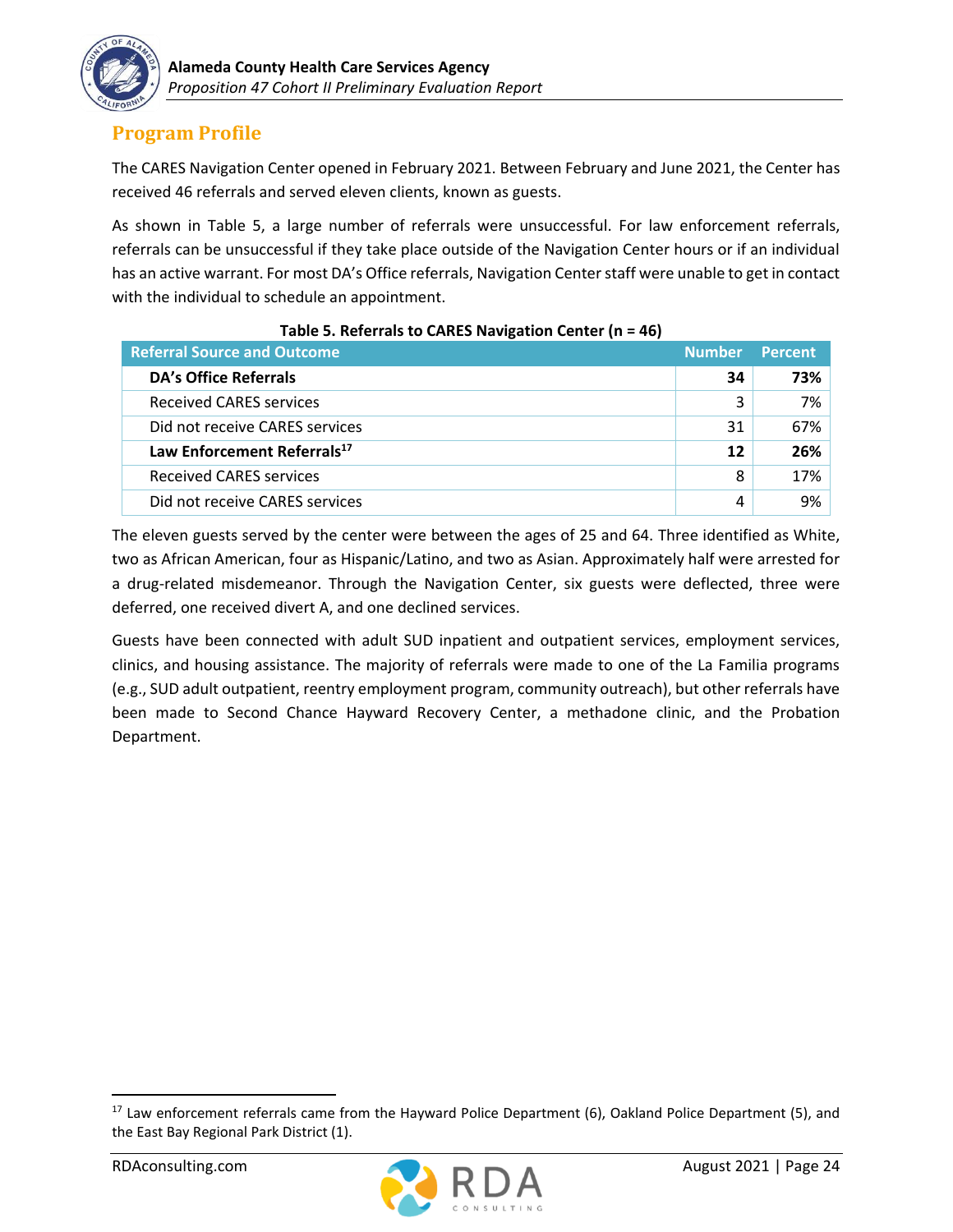

### **Program Strengths and Challenges**

Based on qualitative and quantitative data collection and analysis, the findings below describe facilitators for program success and barriers impacting progress toward goals.

#### **Program Facilitators**

**Due to their ability to relate to and help guests feel comfortable, the peer model is an essential element of the CARES Navigation Center.** The CARES team was highly regarded by a range of stakeholders. Interviewees highlighted that peers effectively connect with CARES guests because their shared experiences and training help them build trust and rapport. This is critical for the guests' wellbeing, likelihood of answering honestly during the assessments, and amenability to being connected to services.

**The respite period facilitates de-escalation and helps meet guests' immediate needs.** Upon arrival at the center, peers explain their role, which can help relieve anxiety associated with arrest or law enforcement. They also provide the guest with items including, but not limited to food, water, and clothes. Because a lack of basic necessities often exacerbates crisis situations, ensuring the guest feels comfortable and has their needs met facilitates de-escalation.

**Efficient communication and coordination within La Familia and the CARES staff reduces wait time.** Efficient communication is critical to CARES' success and ensures that guests do not have to wait long periods time while services are arranged. La Familia leverages its existing services and

"My favorite part about the peer model is that we all have lived experience so we're all able to build that unique connection with them, have good open conversations, feel connected and welcomed."

#### *– CARES Staff*

"Two peers do all the initial assessments with the guests. These are people who have gone through this stuff themselves and can build the level of trust. Getting [the guests] to stay … is key. Another is that la Familia is an agency that has many different types of programs. We have housing, SUD, employment, residential, so we've been able to make direct referrals internally and that's been great."

*– CARES Staff* 

programs to serve CARES guests, enabling CARES' staff to communicate and arrange services directly without requiring the use of an external hotline as an intermediate point of contact. The CARES staff also work as effective team, capitalizing on each other's strengths (e.g., taking unique approaches when working with difficult guests) and streamlining processes where possible (e.g., eliminating redundant assessment questions).

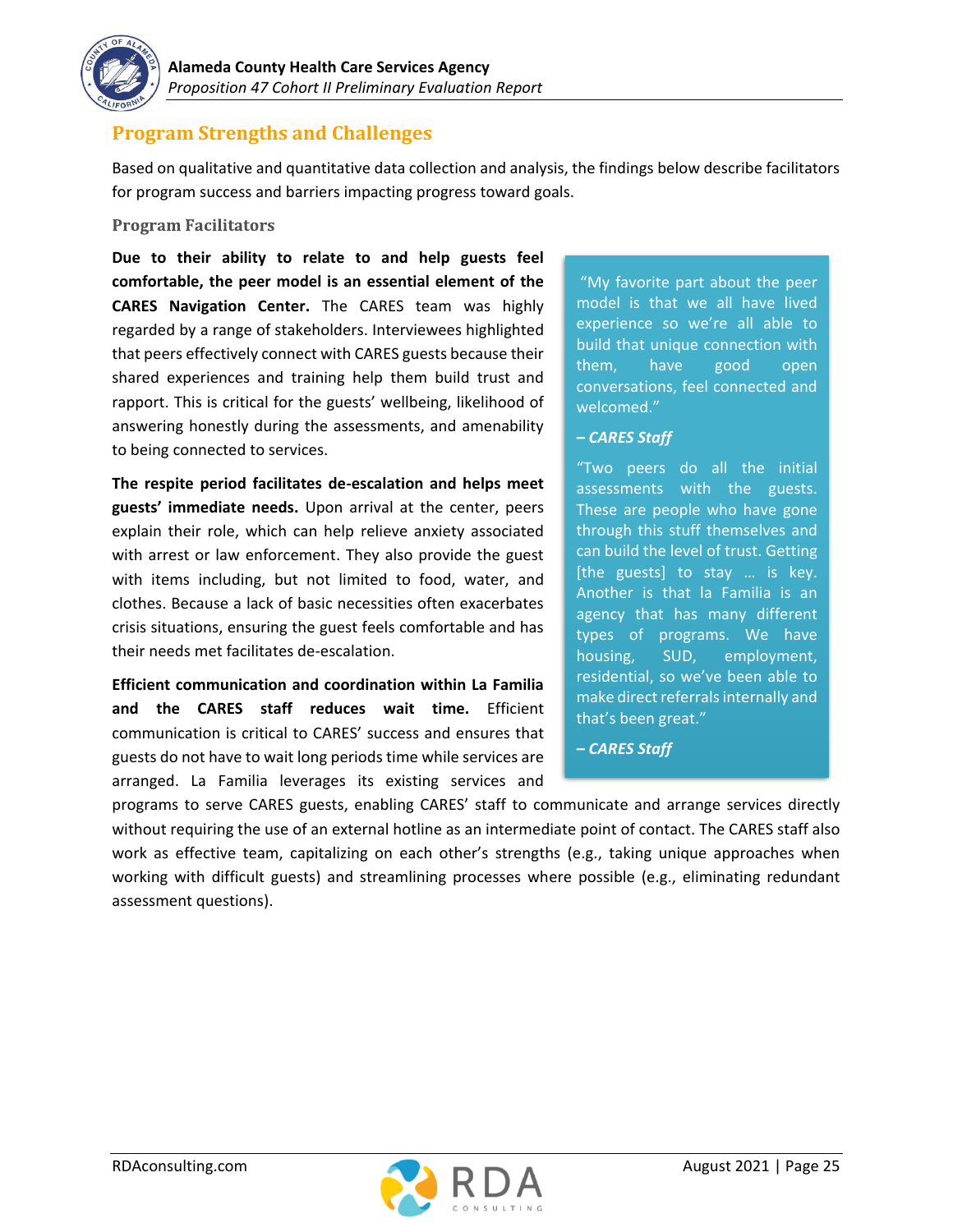

#### **Program Barriers**

**Low number of guests have accessed the CARES Navigation Center since its opening.** A number of challenges have impacted program referrals and entry. As a new program, it can take time for agencies to start making referrals and there is still limited awareness of the program across law enforcement, which has been compounded by turnover in law enforcement leadership across a number of departments. Additionally, given the diverse scenarios in which law enforcement officers interact with individuals, police officers shared challenges in assessing eligibility based on behavioral health needs and offense severity. The CARES program has taken steps to increase referrals through law enforcement trainings, the development of referral tools (e.g., training videos and palm cards), and expanding referral sources to the DA's Office.<sup>18</sup> By providing an additional referral avenue, CARES is able to reach individuals who may significantly benefit from the CARES model but would not otherwise have access to the Center. However, without direct contact and transportation assistance, many DA referrals will not make it to the Center.

**Lengthy wait times, particularly to get connected to external services, can decrease client engagement and willingness to engage in services.** Guests' average time at CARES is four hours, but staff believe that time could be halved with more efficient coordination. Many interviewees cited the importance of making this process as short as possible. Staff noted that after two hours, guests can become anxious, particularly if they need to retrieve their belongings at encampments. Stakeholders identified two ways of streamlining the process: 1) establishing direct contact avenues with providers to avoid having to use hotlines as an intermediate step and 2) ensuring that a DA representative is available after 5 pm to determine the level of diversion. Lastly, it was stressed that reliable transportation to the guests' next destination is lacking. Probation has started to assist with transportation, but systematized transportation is needed to reduce wait time and help guests reach their destinations when services are open for intake.

**As a new program, some aspects of the program model still need to be formalized and disseminated across stakeholders.** As a new program, the DA's Office and La Familia have developed a number of policies and processes to formalize the model. However, the consequences for (1) missed appointments (for DA's Office referrals), (2) refusing an RRP, and (3) failure to engage in services after leaving the CARES Center have not been clearly communicated across stakeholders.

### **Looking Ahead**

Moving forward, the CARES Navigation Center should consider expanding eligibility criteria and making other adjustments (e.g., expanding both opening and closing hours) in order to increase enrollment. This could include offering CARES to individuals who are not arrested and including community referrals from individuals' family members and friends. Second, the CARES team should continue to identify how it can best leverage and utilize the assigned probation officer and larger probation resources.<sup>19</sup> This may include transportation assistance, program and treatment referrals (for Probation-funded programs), and referrals to the CARES Navigation Center. Last, as enrollment increases, the CARES team will need to ensure they are able to effectively work with multiple guests at the same time.



 $18$  The program is also exploring diversion for probation violations.

<sup>&</sup>lt;sup>19</sup> As of June 2020, the Prop 47-funded behavioral health probation officer has supervised a Behavioral Health caseload and worked as liaison with the Reentry Treatment Court. The Probation Department and CARES team are actively working together to identify how the behavioral health probation officer can support the CARES center.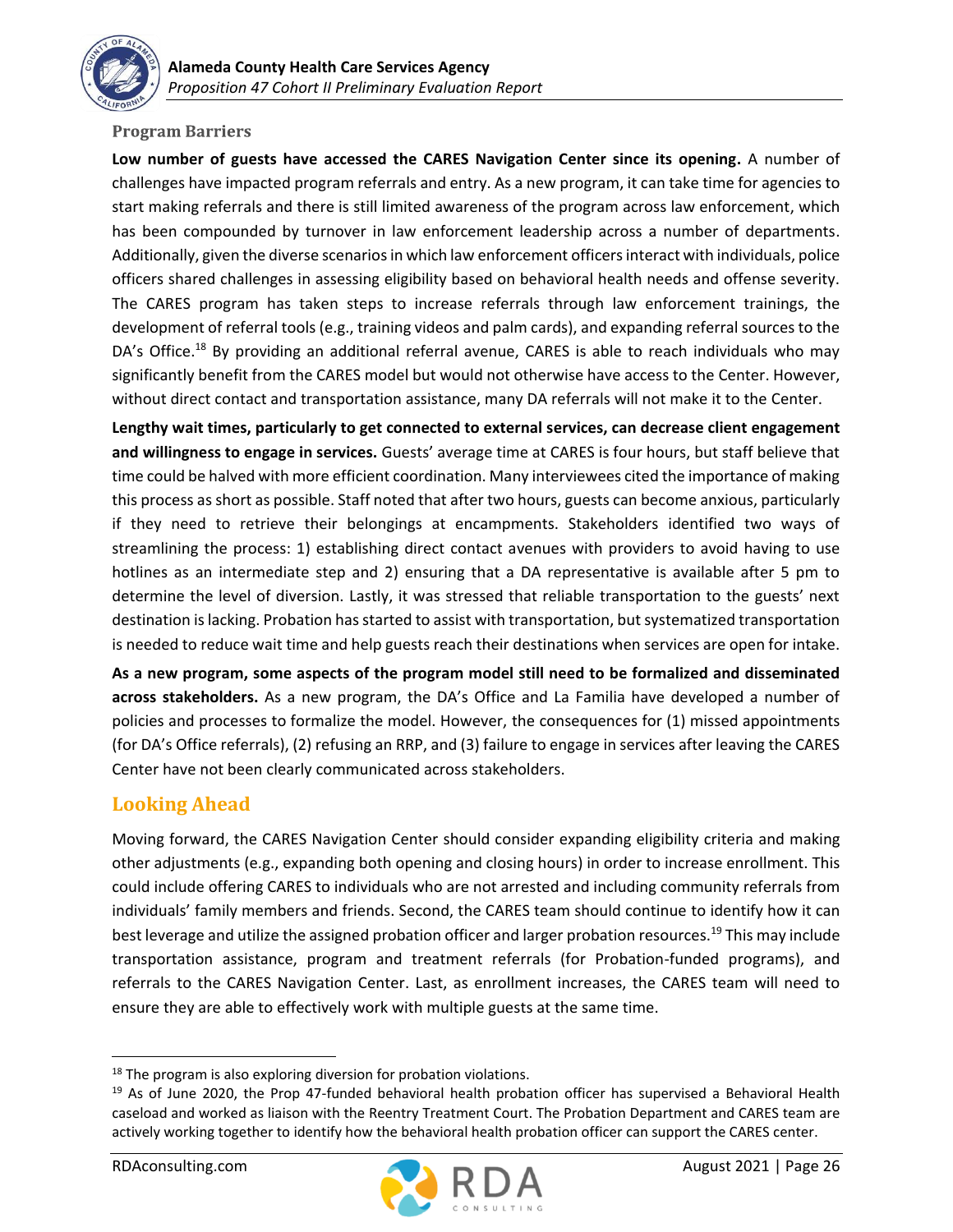

### <span id="page-26-0"></span>**Cross-Cutting Findings**

RDA's mixed methods analysis of Alameda County's Prop 47 programs produced key findings that cut across individual program areas. These findings and considerations for the future are included below.

- **1. The COVID-19 pandemic required providers to modify their programs and created delays in program implementation.** The COVID-19 pandemic increased clients' needs and required providers to adapt their programs to adhere with social distancing requirements and other health precautions. For example, recovery residences decreased capacity, instituted restrictions on visitors, and required COVID-19 testing. County processes were also impacted by the pandemic by delaying contracts for new programs. Originally planned to launch in 2020, the mental health and diversion programs were particularly affected by delays in County processes due to the COVID-19 pandemic.
- **2. The inclusion of peers and individuals with lived experience strengthens Prop 47-funded programs and increases client engagement in services.** Peers were praised as a fundamental strength by everyone from clients to administrators in each of the four Prop 47 programs. Almost all clients highlighted their appreciation for staff who could relate to their situations and offer concrete advice. Studies demonstrate that by helping others engage with the recovery process through understanding, respect, and mutual empowerment, peers increase the likelihood of a successful recovery.<sup>20</sup> Programs should continue to focus and dedicate resources toward hiring, retaining, and supporting peers' professional development. The Prop 47 Local Advisory Committee (LAC), which provides oversight and guidance to the Prop 47-funded programs, includes three community representatives. The LAC should identify ways to support and encourage input from community representatives, particularly since shifting to virtual meetings due to the COVID-19 pandemic has hindered their participation.
- **3. A lack of affordable housing and employment opportunities impact clients' long-term recovery.** While recovery residences and the housing assistance program provide relief and stability for clients, a lack of long-term, affordable housing can limit clients' stability and long-term success. As a result of the pandemic, the Alameda County unemployment rate increased to 14.6% in April 2020 and then decreased to approximately 7% by early 2021.<sup>21</sup> Clients shared concerns about affordable housing and employment opportunities, citing the importance of living where they are safe, not tempted by substance use, and able to support their basic needs and take care of their family.
- **4. Prop 47's multi-program structure requires strong coordination, investment, and oversight.**  Alameda County chose to fund four distinct programs through its Prop 47 grant, with each program possessing a distinct referral process, services, and data systems. While this model allows the County to address multiple gaps in behavioral health services provided to justice-involved individuals, the range and diversity of providers and program models make coordination and collaboration increasingly complex. Identifying opportunities and venuesfor providers and programs to collaborate, problem solve, and share resources would strength Prop 47 programs, as well as identifying any strategies or tools to make grant-required reporting more streamlined.



<sup>&</sup>lt;sup>20</sup> Substance Abuse and Mental Health Services Administration (SAMHSA). (n.d.). Peers. Retrieved from https://www.samhsa.gov/brss-tacs/recovery-support-tools/peers.

<sup>&</sup>lt;sup>21</sup> U.S. Bureau of Labor Statistics, Unemployment Rate in Alameda County, CA [CAALAM1URN], retrieved from FRED, Federal Reserve Bank of St. Louis; https://fred.stlouisfed.org/series/CAALAM1URN, July 11, 2021.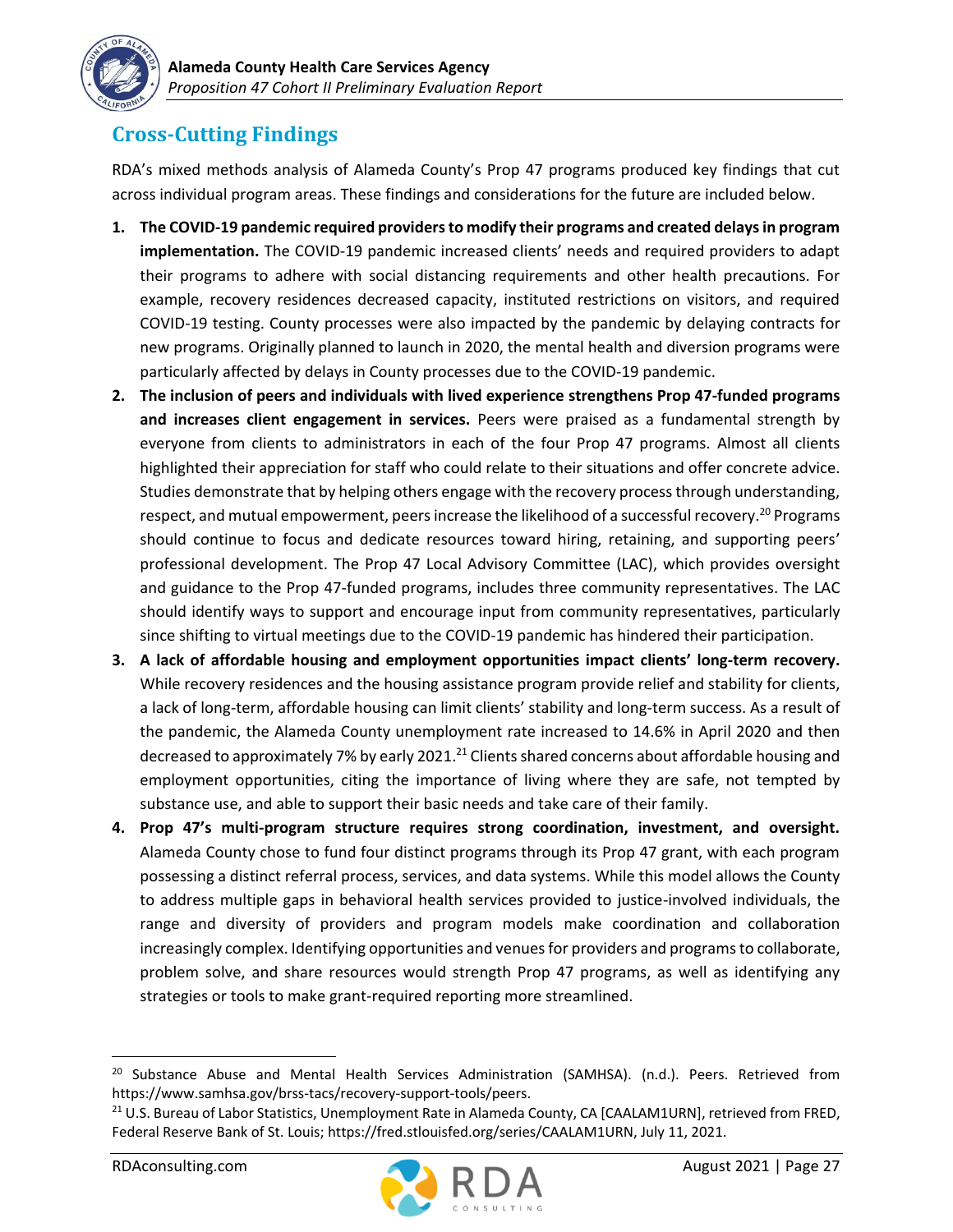

# <span id="page-27-0"></span>**Appendix A. Alameda County Local Advisory Committee (LAC) Members**

- 1. Karyn Tribble, Alameda County Behavioral Health Services Agency (co-chair)
- 2. Marcus Dawal, Alameda County Probation Department (co-chair)
- 3. Rodney Brooks, Alameda County Public Defender's Office
- 4. Danielle Guerry, Alameda County Superior Court
- 5. Kelly Glossup, Alameda County Sheriff's Office
- 6. Sholonda Jackson-Jasper, Community Representative
- 7. L.D. Lewis, Alameda County District Attorney's Office
- 8. Michele Moncrief, Community Representative
- 9. Gordon Reed, Community Representative
- 10. Dan Simmons, Community Representative

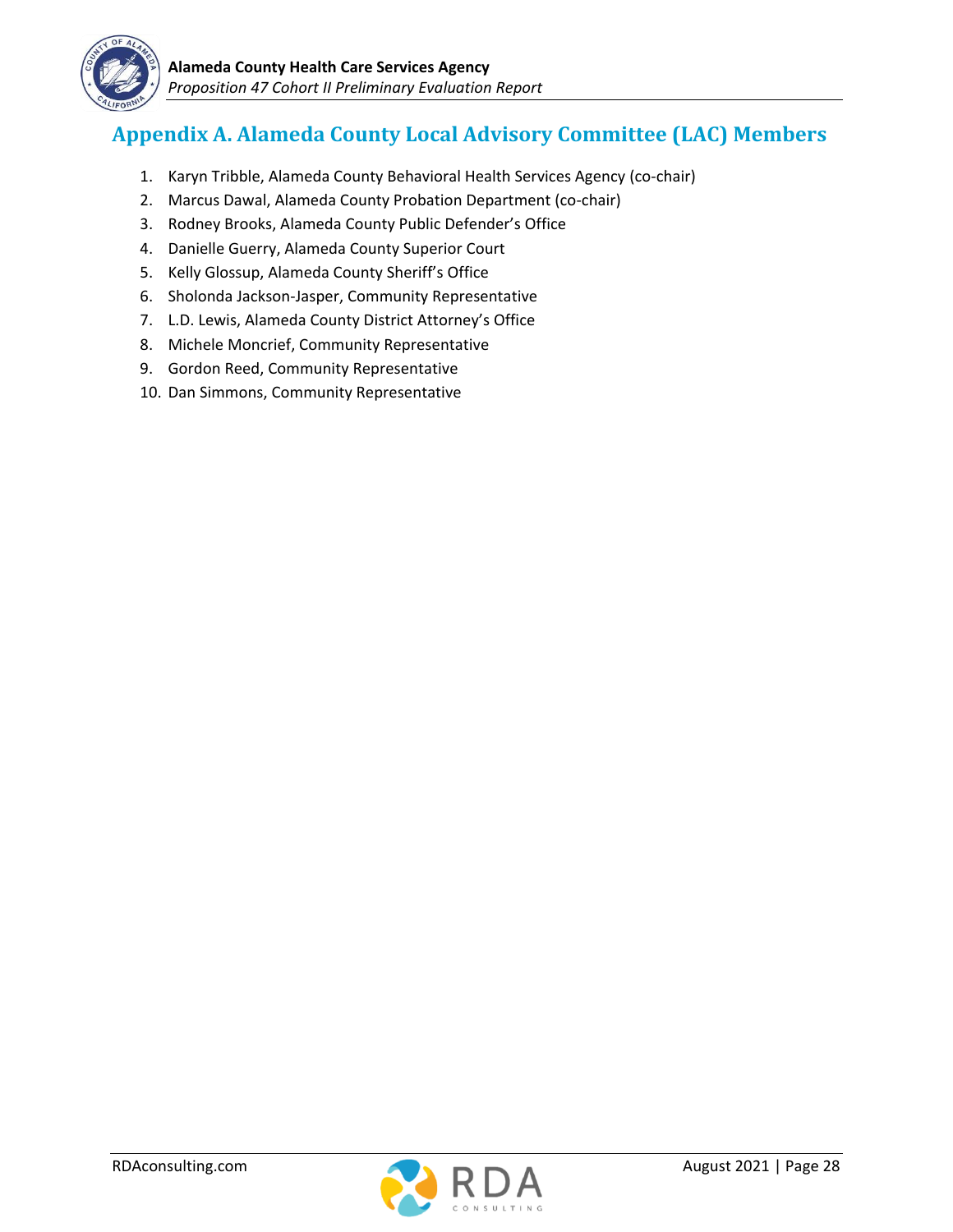



| act                                          |
|----------------------------------------------|
| Long-Term Outcomes and Impacts               |
| What changes do we expect to see             |
| within 3-5 years?                            |
| ental Health                                 |
| Formerly incarcerated individuals with       |
| moderate severe or serious and persistent    |
| mental illness are stabilized through        |
| community-based mental health treatment      |
| and services and do not reoffend             |
|                                              |
| ıbstance Use                                 |
| Formerly incarcerated individuals with       |
| substance use disorders are stabilized       |
| through community-based treatment and        |
| services and do not reoffend                 |
|                                              |
| <b>Dusing Condition</b>                      |
| Formerly incarcerated individuals with       |
| emergency housing needs are stabilized       |
| through community-based treatment and        |
| services and do not reoffend                 |
| version                                      |
| Justice-involved individuals with behavioral |
| health needs who have contact with law       |
| enforcement and/or have engaged in           |
| misdemeanor criminal conduct are stabilized  |
| through community-based services to avoid    |
| incarceration                                |
| stem Level Outcomes                          |
| Community partnerships and collaboration     |
| for MH/SUD treatment and housing             |
|                                              |
|                                              |

# <span id="page-28-0"></span>**Appendix B. Alameda County Prop 47 Logic Model**

**Process Outcomes & Impact**

|                                                                                                                                                                                                                                                                                                                                                                                                                                                            | <b>Process</b>                                                                                                                                                                                                                                                                                                                                                                                                                                                               |                                                                                                                                                                                                                                                                                                                                                                                                                                                                                                                                                                                                                         | Outcome                                                                                                                                                                                                                                                                                                                                                                                                                                                                                                                                                                                                                                                                                          |
|------------------------------------------------------------------------------------------------------------------------------------------------------------------------------------------------------------------------------------------------------------------------------------------------------------------------------------------------------------------------------------------------------------------------------------------------------------|------------------------------------------------------------------------------------------------------------------------------------------------------------------------------------------------------------------------------------------------------------------------------------------------------------------------------------------------------------------------------------------------------------------------------------------------------------------------------|-------------------------------------------------------------------------------------------------------------------------------------------------------------------------------------------------------------------------------------------------------------------------------------------------------------------------------------------------------------------------------------------------------------------------------------------------------------------------------------------------------------------------------------------------------------------------------------------------------------------------|--------------------------------------------------------------------------------------------------------------------------------------------------------------------------------------------------------------------------------------------------------------------------------------------------------------------------------------------------------------------------------------------------------------------------------------------------------------------------------------------------------------------------------------------------------------------------------------------------------------------------------------------------------------------------------------------------|
| Inputs                                                                                                                                                                                                                                                                                                                                                                                                                                                     | Activities                                                                                                                                                                                                                                                                                                                                                                                                                                                                   | Outputs                                                                                                                                                                                                                                                                                                                                                                                                                                                                                                                                                                                                                 | Short- & Middle-Term Outcomes                                                                                                                                                                                                                                                                                                                                                                                                                                                                                                                                                                                                                                                                    |
| What do we contribute to accomplish                                                                                                                                                                                                                                                                                                                                                                                                                        | What activities does our program                                                                                                                                                                                                                                                                                                                                                                                                                                             | Once we accomplish our activities,                                                                                                                                                                                                                                                                                                                                                                                                                                                                                                                                                                                      |                                                                                                                                                                                                                                                                                                                                                                                                                                                                                                                                                                                                                                                                                                  |
| our activities?                                                                                                                                                                                                                                                                                                                                                                                                                                            | area do to accomplish our goals?                                                                                                                                                                                                                                                                                                                                                                                                                                             | what is the evidence of service delivery?                                                                                                                                                                                                                                                                                                                                                                                                                                                                                                                                                                               | within 0-2 years?                                                                                                                                                                                                                                                                                                                                                                                                                                                                                                                                                                                                                                                                                |
| <b>Funding</b><br>• BSCC Prop 47 grant funding<br>• Leveraged funds<br>Leadership, Oversight, and Staffing<br>• Health Care Services Agency<br>• District Attorney<br>• Probation Department<br>• Local Advisory Committee (LAC)<br>• Funded Providers<br>o Bay Area Community Services<br>○ Center Point<br>○ Canales Unidos Reformando Adictos<br>(CURA)<br>o La Familia Counseling Services<br>o Roots Community Health Center<br>o Second Chance, Inc. | <b>Mental Health (MH) Services</b><br>• Administer and analyze intake<br>assessments<br>• Intensive case management<br>• MH treatment<br>• Peer Navigation<br>• Referrals for other services<br><b>Substance Use Disorder (SUD) Services</b><br>• Screen and refer SUD clients<br>• Recovery residences<br><b>Housing Support Services</b><br>• Housing supports<br><b>Diversion Program</b><br>• Law enforcement identification of<br>eligible individuals and transport to | <b>Mental Health (MH) Services</b><br># of RTT staff<br>$\bullet$<br># previously incarcerated staff<br>$\bullet$<br>RTT client/staff ratio<br>$\bullet$<br># individuals enrolled in MH services<br># who had 2+ treatment sessions within 30<br>days after enrollment<br>Service hours provided and number served<br>$\bullet$<br><b>Substance Use Disorder (SUD) Services</b><br># individuals screened for SUD<br># individuals enrolled in recovery<br>residences<br><b>Housing Support Services</b><br># individuals provided funding or other<br>$\bullet$<br>services, by service type and/or funding<br>amount | What changes do we expect to see<br><b>Mental Health</b><br>• Clients show decrease in functional impairment as<br>measured by repeated adult needs and strengths<br>assessment (ANSA)<br>• Reduction in psychiatric hospitalizations and<br>psychiatric emergency room admissions<br>• Clients maintain engagement in mental health<br>treatment and services or successfully complete<br>treatment during the treatment period<br><b>Substance Use</b><br>• Clients connected to treatment<br>• Clients maintain engagement in SUD treatment<br>services throughout the entire treatment period<br>• Clients successfully complete treatment<br>• Clients do not experience relapse<br>Housing |
| <b>Training &amp; EBPs</b><br>• BSCC guiding principles<br>• Reentry Treatment Team (RTT)<br>• Trauma-Informed Care<br>• Restorative Justice<br>• Evidence Based Risk/Needs Assessment<br>Tools<br>• Cognitive Behavioral Therapy<br>• Motivational Interviewing                                                                                                                                                                                           | the Navigation Center<br>• Administer and analyze intake<br>assessments<br>• Deflect, defer, or divert individuals                                                                                                                                                                                                                                                                                                                                                           | <b>Diversion</b><br># staff trainings<br># individuals receiving services at the<br>$\bullet$<br><b>Navigation Center</b><br># individuals deflected, deferred, and<br>$\bullet$<br>diverted                                                                                                                                                                                                                                                                                                                                                                                                                            | • Clients are provided housing supports<br><b>Diversion</b><br>• Clients successfully deflected, deferred, and divert<br>from the criminal justice system<br>• Clients on probation complete probation without<br>violations or new convictions<br><b>Criminal Justice</b><br>• Clients reduce rate of recidivism, per the BSCC's<br>definition<br>• Clients do not return to jail<br><b>System Level Outcomes</b><br>• Improved coordination between agencies and<br>organizations                                                                                                                                                                                                              |

*What changes do we expect to see within 3-5 years?* ase in functional impairment as deflected, deferred, and diverted **Mental Health** • Formerly incarcerated individuals with moderate severe or serious and persis mental illness are stabilized through community-based mental health treat and services and do not reoffend **Substance Use** • Formerly incarcerated individuals with substance use disorders are stabilized through community-based treatment services and do not reoffend **Housing Condition** • Formerly incarcerated individuals with emergency housing needs are stabilize through community-based treatment services and do not reoffend **Diversion**  $\bullet$  Justice-involved individuals with behav

#### **System Level Outcomes**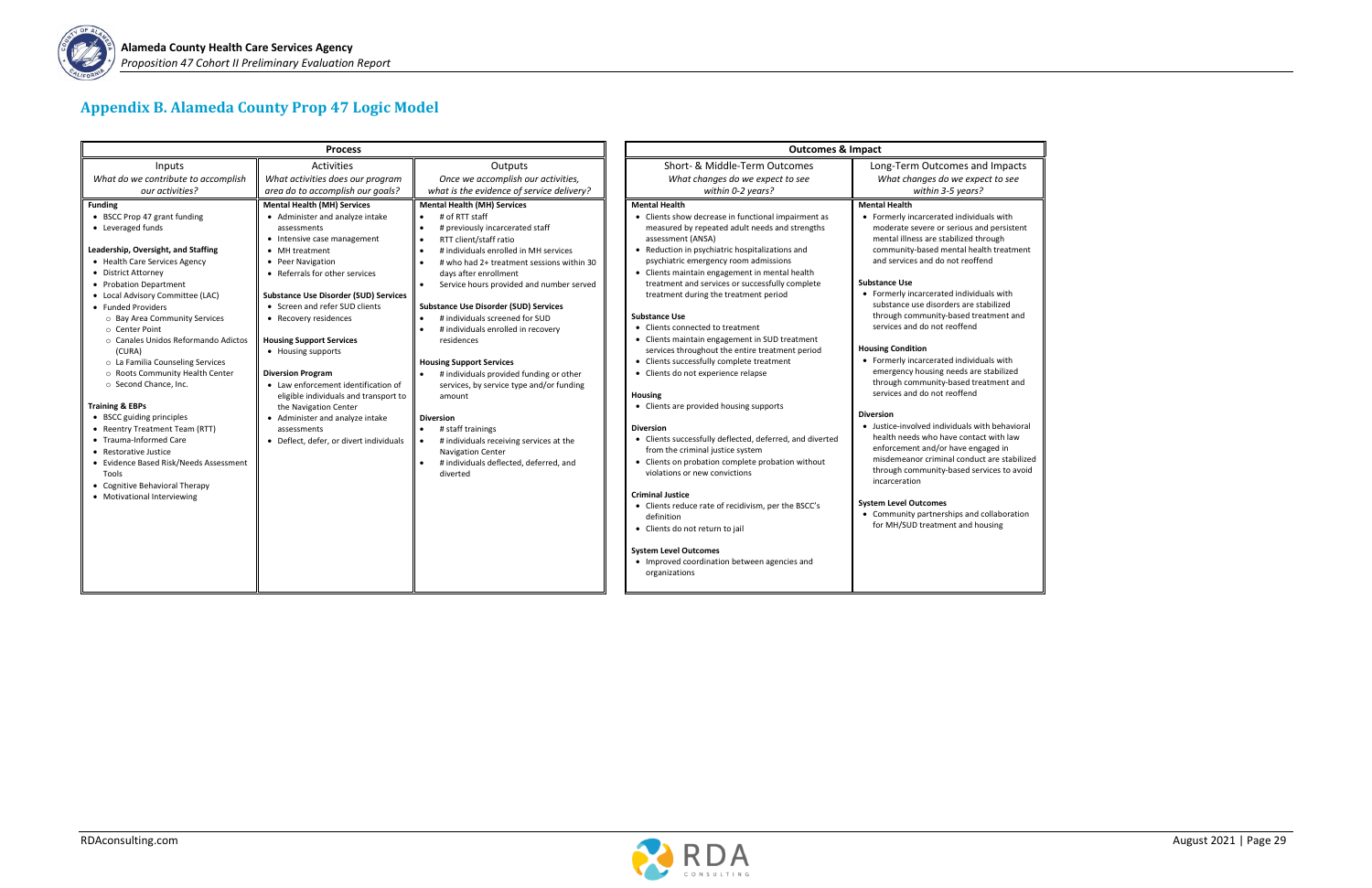

# **Appendix C. Progress Toward Proposition 47 Objectives**

<span id="page-29-0"></span>

| <b>Goals</b>                                                                                                                                                                                                                   | <b>Objectives</b>                                                                                                                                                                                                                                                                                                                                                                                                                                                                                                                                                                                     | <b>Progress</b>                                                                                                                                                                                                                                                  |  |
|--------------------------------------------------------------------------------------------------------------------------------------------------------------------------------------------------------------------------------|-------------------------------------------------------------------------------------------------------------------------------------------------------------------------------------------------------------------------------------------------------------------------------------------------------------------------------------------------------------------------------------------------------------------------------------------------------------------------------------------------------------------------------------------------------------------------------------------------------|------------------------------------------------------------------------------------------------------------------------------------------------------------------------------------------------------------------------------------------------------------------|--|
| Formerly incarcerated<br>individuals with moderate-<br>severe or serious and<br>persistent mental illness are<br>stabilized through<br>community-based mental<br>health (MH) treatment and<br>services and do not<br>reoffend. | 65% of clients who enroll in RTT have 2+ treatment<br>1 <sub>1</sub><br>sessions within 60 days of admission.<br>Upon program completion, 50% of RTT clients show<br>2.<br>a decrease in functional impairment as measured<br>by repeated Adult Needs and Strengths<br>Assessment.<br>3. 75% of RTT clients maintain engagement in MH<br>treatment and services or successfully complete<br>treatment during the 12-24 month treatment<br>period.<br>4. 75% of disabled clients without SSI are successfully<br>connected with an SSI Advocate.<br>5. 80% of RTT clients do not recidivate during the | Due to delays in implementation, only 20 RTT clients<br>received services from program start, in April 2021<br>through June 2021. Due to the limited number of<br>individuals served, we are unable to measure progress<br>toward these objectives at this time. |  |
|                                                                                                                                                                                                                                | treatment period.                                                                                                                                                                                                                                                                                                                                                                                                                                                                                                                                                                                     |                                                                                                                                                                                                                                                                  |  |
|                                                                                                                                                                                                                                | 60% of Prop 47 clients referred to SUD programs<br>6.<br>enroll in ACBH SUD programs.                                                                                                                                                                                                                                                                                                                                                                                                                                                                                                                 | 54% of individuals who called the SUD hotline were<br>connected to ACBH programs.                                                                                                                                                                                |  |
| Formerly incarcerated<br>individuals with substance<br>use disorders are stabilized<br>through community-based<br>treatment and services and<br>do not reoffend.                                                               | 7. 80% of Prop 47 recovery residence clients enroll in<br>SUD outpatient treatment and services.                                                                                                                                                                                                                                                                                                                                                                                                                                                                                                      | Of the 131 unique Cohort II clients, 103 individuals<br>(79%) received outpatient services while they stayed at<br>a recovery residence.                                                                                                                         |  |
|                                                                                                                                                                                                                                | 50% of recovery residence clients exit recovery<br>8.<br>residences with successful progress.                                                                                                                                                                                                                                                                                                                                                                                                                                                                                                         | Of the 131 individuals who exited recovery residences,<br>68% were discharged with treatment goals reached or<br>satisfactory progress.                                                                                                                          |  |
|                                                                                                                                                                                                                                | 50% of recovery residence clients reduce admission<br>9.<br>to detox programs.                                                                                                                                                                                                                                                                                                                                                                                                                                                                                                                        | The evaluation was unable to conduct a pre-/post-<br>analysis of admissions to detox programs, but this                                                                                                                                                          |  |

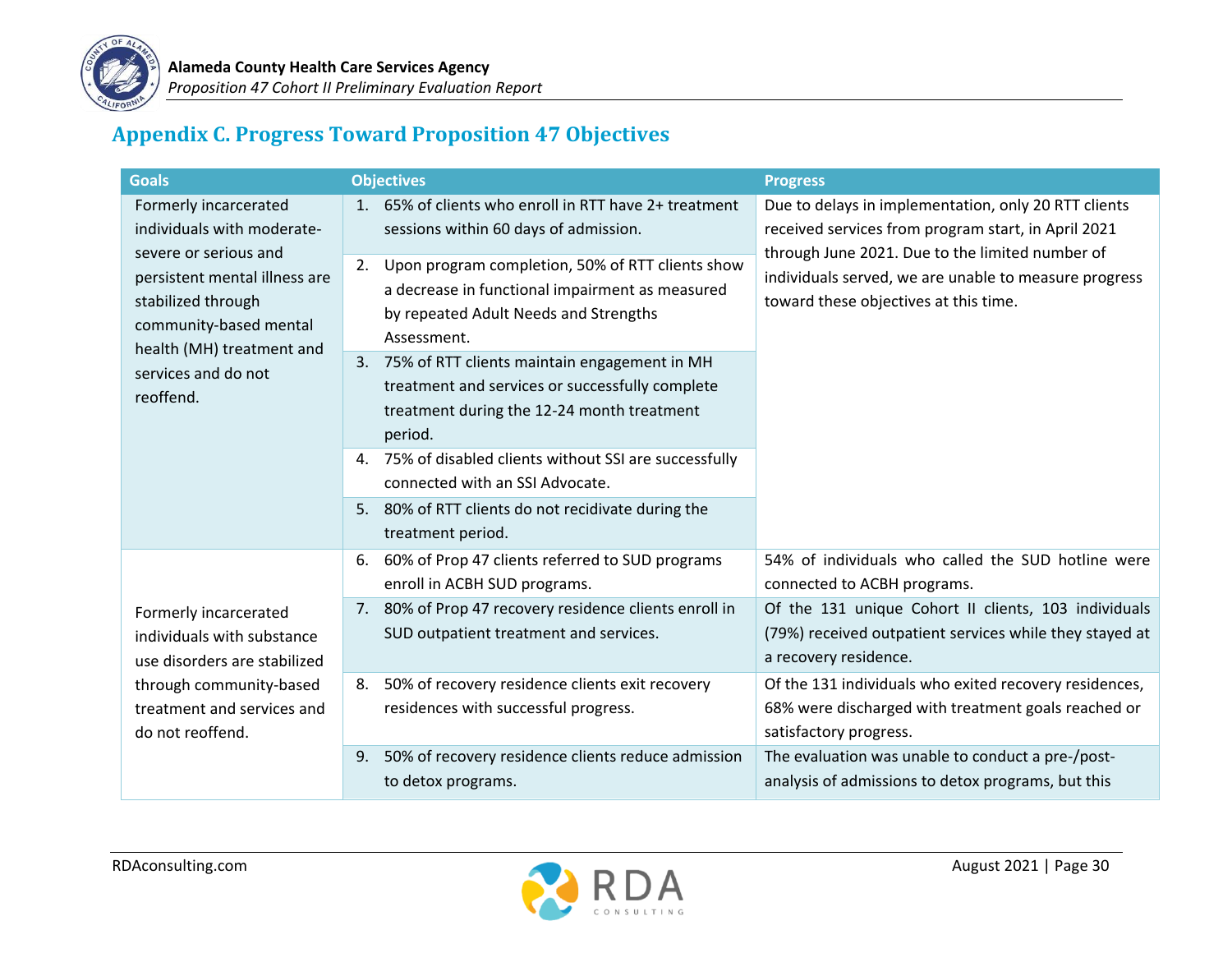

|                              |                                                                          | outcome measure will be included in the final<br>evaluation.                                                                                                                                                                                                                                                                                                                                             |
|------------------------------|--------------------------------------------------------------------------|----------------------------------------------------------------------------------------------------------------------------------------------------------------------------------------------------------------------------------------------------------------------------------------------------------------------------------------------------------------------------------------------------------|
|                              | 10. 80% of SUD clients do not recidivate during the<br>treatment period. | Recidivism outcomes through December 2020 were<br>provided to identify the number of individuals that<br>were arrested for a new offense that resulted in a<br>conviction following the first date of service receipt.<br>100% of the individuals who stayed in recovery<br>residences from July through December 2020 did not<br>recidivate following their first bed night in a recovery<br>residence. |
| Justice-involved individuals | 11. 50% of individuals deflected from the criminal                       | Due to delays in implementation, only 11 individuals                                                                                                                                                                                                                                                                                                                                                     |
| with any mental illness who  | justice system do not recidivate.                                        | received diversion services from February 2021                                                                                                                                                                                                                                                                                                                                                           |
| have contact with law        | 12. 65% of individuals deferred from the criminal                        | through June 2021. Due to the limited number of                                                                                                                                                                                                                                                                                                                                                          |
| enforcement and/or have      | justice system are not charged.                                          | individuals served, we are unable to measure progress                                                                                                                                                                                                                                                                                                                                                    |
| engaged in misdemeanor       | 13. 65% of individuals diverted from the criminal justice                | toward these objectives at this time.                                                                                                                                                                                                                                                                                                                                                                    |
| criminal conduct are         | system are not convicted.                                                |                                                                                                                                                                                                                                                                                                                                                                                                          |
| stabilized through           | 14. 50% of individuals on the behavioral                                 |                                                                                                                                                                                                                                                                                                                                                                                                          |
| community-based services     | health/diversion probation caseload complete                             |                                                                                                                                                                                                                                                                                                                                                                                                          |
| to avoid incarceration.      | probation without a violation or new conviction.                         |                                                                                                                                                                                                                                                                                                                                                                                                          |

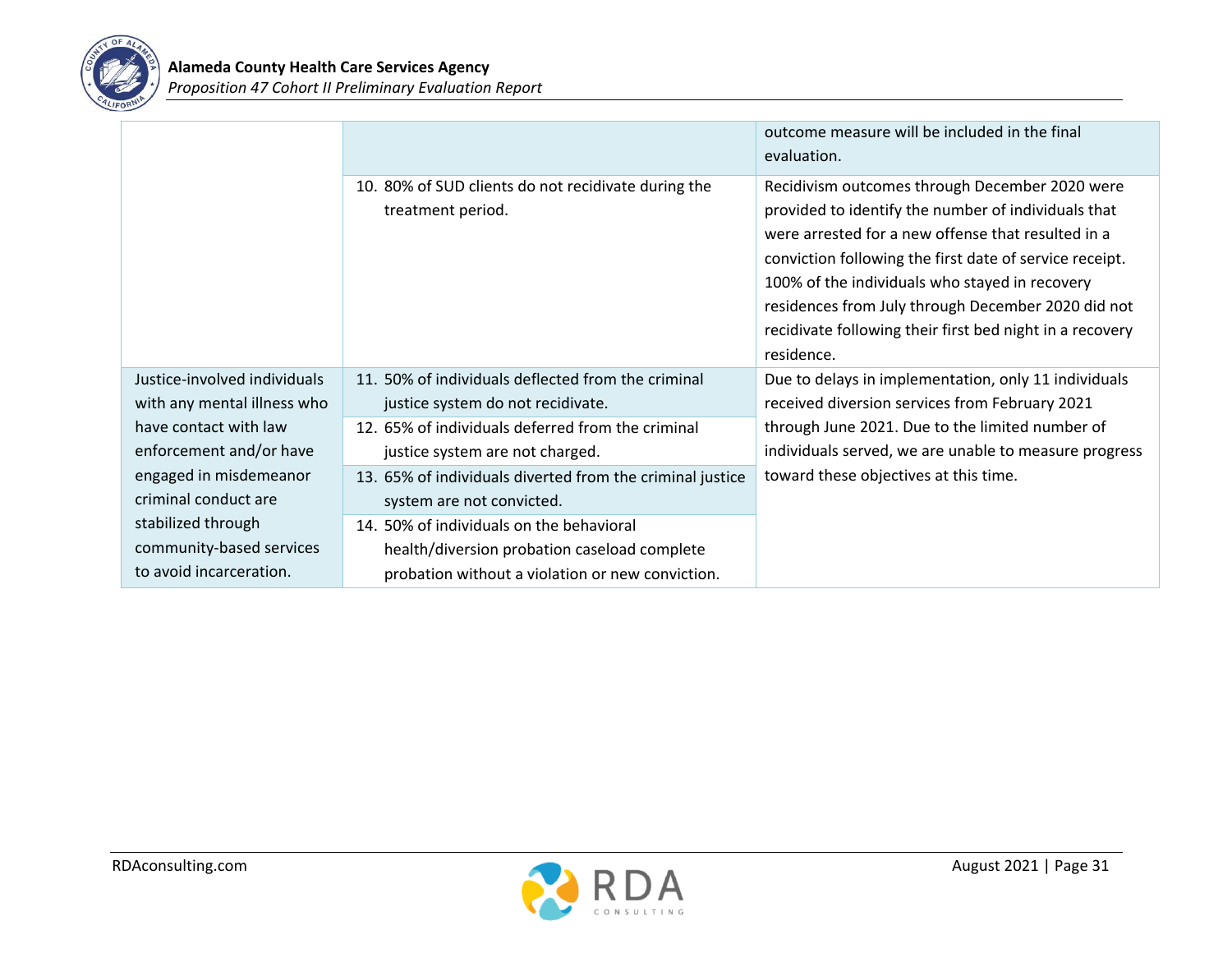

# <span id="page-31-0"></span>**Appendix D. Process and Outcome Measures**

#### **Table 6. Process Evaluation Measures**

| <b>Activity</b>                                                | <b>Quantitative Data</b>                                                                                                                                                                                                                                                                                                                                                                                                                                                                                           | <b>Qualitative Data</b>                                                                                                                                                                                                                                                                                                                                                                                                                                                                                                                                                                                                                                                                                                                                                                                                                                                                                                                                                      |
|----------------------------------------------------------------|--------------------------------------------------------------------------------------------------------------------------------------------------------------------------------------------------------------------------------------------------------------------------------------------------------------------------------------------------------------------------------------------------------------------------------------------------------------------------------------------------------------------|------------------------------------------------------------------------------------------------------------------------------------------------------------------------------------------------------------------------------------------------------------------------------------------------------------------------------------------------------------------------------------------------------------------------------------------------------------------------------------------------------------------------------------------------------------------------------------------------------------------------------------------------------------------------------------------------------------------------------------------------------------------------------------------------------------------------------------------------------------------------------------------------------------------------------------------------------------------------------|
| <b>Mental Health</b><br>Reentry<br><b>Treatment Teams</b>      | • Staff & Clients<br>$\circ$ # of MRT staff<br>o Staff demographic characteristics<br>$\circ$ # previously incarcerated staff<br>O MRT client/staff ratio<br>$\circ$ # individuals enrolled in MH services<br>Client demographic characteristics<br>O<br>o Client education, housing, and employment<br>status & needs<br>o Client MH diagnoses<br>• Services<br>$\circ$ # with 2+ treatment sessions within 30 days<br>after enrollment<br>$\circ$ Service hours, service type, and date of<br>service per client | • Interviews with Prop 47<br>management<br>o Collaboration and<br>coordination<br>o Use of evidence-based<br>practices (EBPs) and<br>best practices including<br>trauma-informed care,<br>cultural competence,<br>and restorative justice<br>o Community<br>engagement<br>• Interviews with<br>supervisors/managers<br>o Collaboration and<br>coordination<br>$\circ$ Training needs<br>$\circ$ Experiences with staff,<br>including hiring,<br>training, and retention<br>o Experiences with<br>clients<br>o Perceived impact on<br>clients<br>$\circ$ Barriers and facilitators<br>encountered<br>○ Use of EBPs and best<br>practices<br>o Community<br>engagement<br>• Focus groups with line<br>staff<br>$\circ$ Experiences with<br>leadership<br>o Collaboration and<br>communication<br>o Experience with clients<br>o Perceived impacts on<br>clients<br>o Perception of training<br>$\circ$ Barriers and facilitators<br>encountered<br>• Focus groups with clients |
| <b>SUD</b><br>Screening/Referral<br>and Recovery<br>Residences | • Staff and Clients<br>o Client demographic characteristics<br>o Client education, housing, and employment<br>status & needs<br>o Client SUD diagnoses<br>• Services<br>o # clients screened for SUD & date of<br>screening<br>$\circ$ # individuals enrolled in SUD programs &<br>date of enrollment<br># individuals enrolled in recovery<br>residences<br># individuals enrolled in outpatient<br>treatment                                                                                                     |                                                                                                                                                                                                                                                                                                                                                                                                                                                                                                                                                                                                                                                                                                                                                                                                                                                                                                                                                                              |
| <b>Housing Support</b><br><b>Services</b>                      | • Staff and clients<br>o Client demographic characteristics<br>○ Client MH and SUD needs<br>• Services<br>$\circ$ # clients provided funding or other services,<br>by service type, provider, and funding<br>amount                                                                                                                                                                                                                                                                                                |                                                                                                                                                                                                                                                                                                                                                                                                                                                                                                                                                                                                                                                                                                                                                                                                                                                                                                                                                                              |
| Diversion                                                      | • Staff and clients<br>o Client demographic characteristics<br>o Client MH and SUD needs<br>o Client education, housing, and employment<br>status & needs<br>• Services                                                                                                                                                                                                                                                                                                                                            |                                                                                                                                                                                                                                                                                                                                                                                                                                                                                                                                                                                                                                                                                                                                                                                                                                                                                                                                                                              |